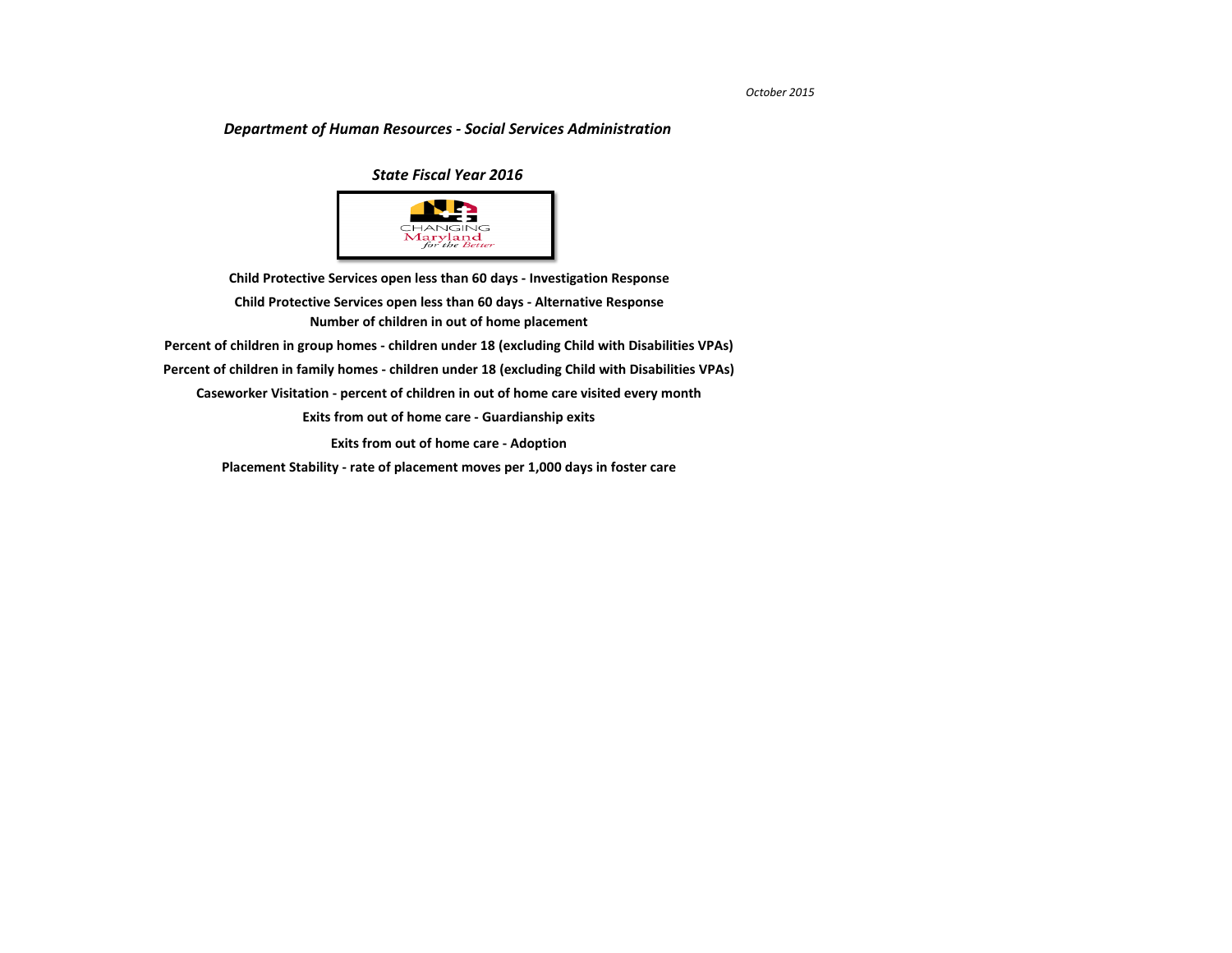

|                                                                                                               |                  |               | FY 2016 - Place Matters Statewide Summary                             |         |          |                      |                  |                      |        |          |               |                                    |
|---------------------------------------------------------------------------------------------------------------|------------------|---------------|-----------------------------------------------------------------------|---------|----------|----------------------|------------------|----------------------|--------|----------|---------------|------------------------------------|
|                                                                                                               |                  |               | <b>Department of Human Resources - Social Services Administration</b> |         |          |                      |                  |                      |        |          |               |                                    |
| CHANGING<br>Maryland<br>for the Better                                                                        | <b>Goals</b>     | <b>W.2015</b> | Au82015                                                               | Seprans | Oct-2015 | Nov-2015<br>Dec-2015 | <b>1201-2016</b> | Mar2016<br>Feat 2016 | A.2016 | May 2016 | <b>1</b> 2016 | <b>Tota</b><br>Adoptio<br>Guardian |
| Child Protective Services open less than 60 days -<br><b>Investigation Response</b>                           | 90%<br>or higher | 89%           | 90%                                                                   | 91%     | 93%      |                      |                  |                      |        |          |               |                                    |
| Child Protective Services open less than 60 days -<br>Alternative Response                                    | 94%<br>or higher | 92%           | 94%                                                                   | 100%    | 100%     |                      |                  |                      |        |          |               |                                    |
| Number of children in out of home placement                                                                   | 4,699<br>or less | 4,817         | 4,824                                                                 | 4,839   | 4,831    |                      |                  |                      |        |          |               |                                    |
| Percent of children in group homes - children<br>under 18, excluding Child with Disabilities VPA              | 7%<br>or less    | 7%            | 8%                                                                    | 7%      | 7%       |                      |                  |                      |        |          |               |                                    |
| Percent of children in family homes - children<br>under 18, excluding Child with Disabilities VPA<br>removals | 85%<br>or more   | 84%           | 92%                                                                   | 84%     | 84%      |                      |                  |                      |        |          |               |                                    |
| Caseworker Visitation - percent of children in out<br>of home care visited every month                        | 95%<br>or higher | 97%           | 96%                                                                   | 95%     | 95%      |                      |                  |                      |        |          |               |                                    |
| Exits from out of home care - Guardianship exits                                                              | 497<br>or more   | 39            | 34                                                                    | 53      | 42       |                      |                  |                      |        |          |               | 168                                |
| Exits from out of home care - Adoption                                                                        | 317<br>or more   | 13            | 19                                                                    | 25      | 22       |                      |                  |                      |        |          |               | 79                                 |
| Placement Stability - Rate of placement moves<br>per 1,000 days of foster care                                | 4.12             |               | 4.43                                                                  |         |          |                      |                  |                      |        |          |               |                                    |
| *Data reported quarterly<br>See individual tables for data definitions.                                       |                  |               |                                                                       |         |          |                      |                  |                      |        |          |               |                                    |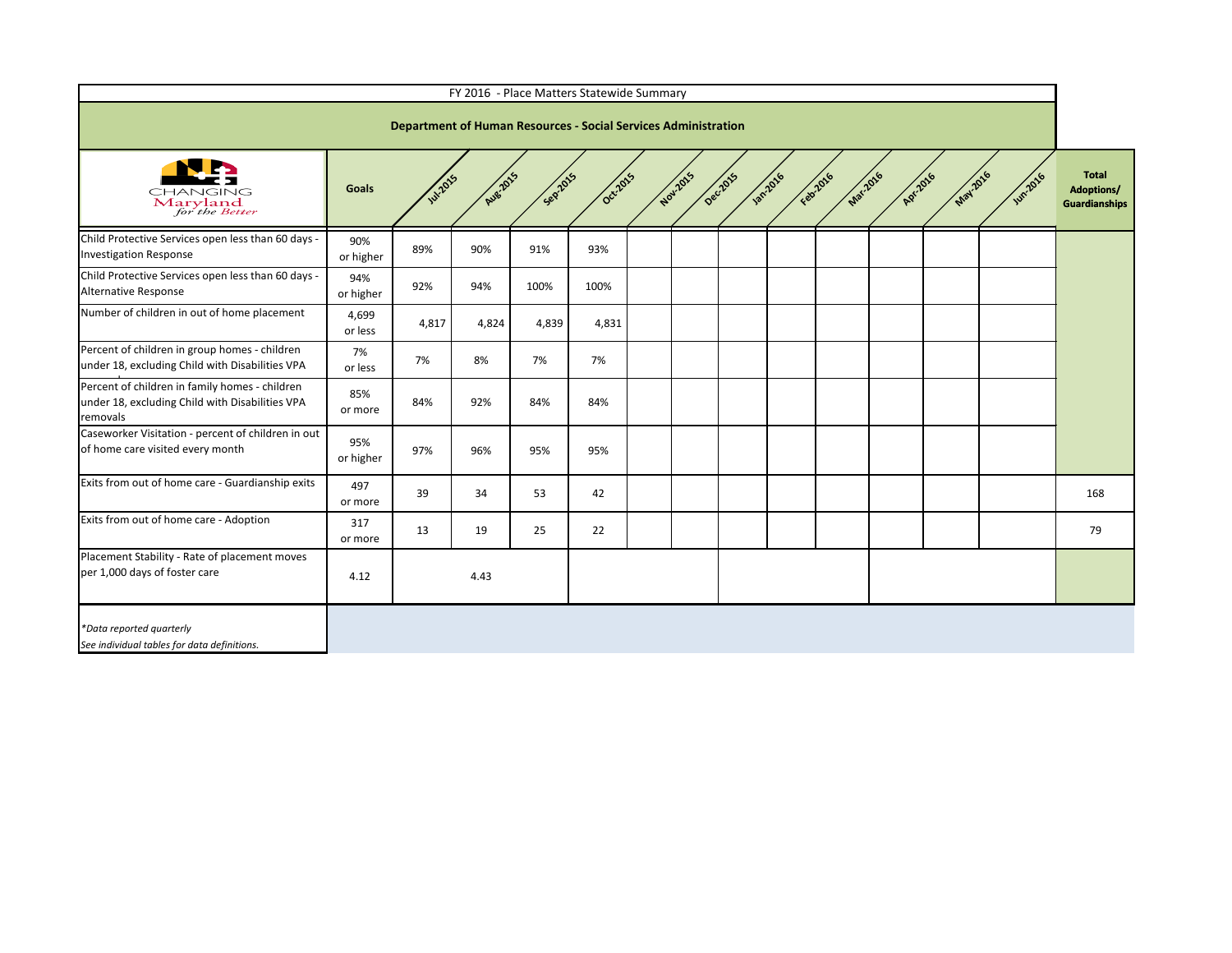<span id="page-2-0"></span>

|                                                            |      |          |                                   |                 |          | Child Protective Services Open Less Than 60 Days - Investigation Response |          |          |                |          |                 |                      |                |
|------------------------------------------------------------|------|----------|-----------------------------------|-----------------|----------|---------------------------------------------------------------------------|----------|----------|----------------|----------|-----------------|----------------------|----------------|
|                                                            |      |          |                                   |                 |          | Goal = 90% or higher                                                      |          |          |                |          |                 |                      |                |
| <u>sh</u><br><b>CHANGING</b><br>Maryland<br>for the Better | Goal |          | <b>Jul-2015</b>                   | <b>Aug-2015</b> | Sep2015  | Oct-2015                                                                  | Nov.2015 | Dec.2015 | <b>1201016</b> | Febr2016 | <b>Mar.2016</b> | May 2016<br>Apr.2016 | <b>Jun2016</b> |
| <b>State Total</b>                                         | 90%  | 89%      | 90%                               | 91%             | 93%      |                                                                           |          |          |                |          |                 |                      |                |
| Allegany                                                   | 90%  | 100%     | 100%                              | 100%            | 100%     |                                                                           |          |          |                |          |                 |                      |                |
| Anne Arundel                                               | 90%  | 83%      | 85%                               | 92%             | 96%      |                                                                           |          |          |                |          |                 |                      |                |
| <b>Baltimore City</b>                                      | 90%  | 96%      | 93%                               | 93%             | 96%      |                                                                           |          |          |                |          |                 |                      |                |
| <b>Baltimore County</b>                                    | 90%  | 88%      | 96%                               | 97%             | 93%      |                                                                           |          |          |                |          |                 |                      |                |
| Calvert                                                    | 90%  | 100%     | 100%                              | 87%             | 100%     |                                                                           |          |          |                |          |                 |                      |                |
| Caroline                                                   | 90%  | 100%     | 100%                              | 92%             | 92%      |                                                                           |          |          |                |          |                 |                      |                |
| Carroll                                                    | 90%  | 100%     | 97%                               | 100%            | 100%     |                                                                           |          |          |                |          |                 |                      |                |
| Cecil                                                      | 90%  | 67%      | 76%                               | 82%             | 95%      |                                                                           |          |          |                |          |                 |                      |                |
| Charles                                                    | 90%  | 88%      | 85%                               | 84%             | 91%      |                                                                           |          |          |                |          |                 |                      |                |
| Dorchester                                                 | 90%  | 97%      | 95%                               | 92%             | 97%      |                                                                           |          |          |                |          |                 |                      |                |
| Frederick                                                  | 90%  | 96%      | 88%                               | 89%             | 91%      |                                                                           |          |          |                |          |                 |                      |                |
| Garrett                                                    | 90%  | 95%      | 80%                               | 100%            | 90%      |                                                                           |          |          |                |          |                 |                      |                |
| <b>Harford</b>                                             | 90%  | 76%      | 76%                               | 79%             | 84%      |                                                                           |          |          |                |          |                 |                      |                |
| Howard                                                     | 90%  | 94%      | 83%                               | 92%             | 88%      |                                                                           |          |          |                |          |                 |                      |                |
| Kent                                                       | 90%  | 80%      | 80%                               | 83%             | 80%      |                                                                           |          |          |                |          |                 |                      |                |
| Montgomery                                                 | 90%  | 84%      | 92%                               | 91%             | 94%      |                                                                           |          |          |                |          |                 |                      |                |
| Prince George's                                            | 90%  | 87%      | 87%                               | 87%             | 84%      |                                                                           |          |          |                |          |                 |                      |                |
| Queen Anne's                                               | 90%  | 71%      | 70%                               | 80%             | 78%      |                                                                           |          |          |                |          |                 |                      |                |
| St. Mary's                                                 | 90%  | 100%     | 96%                               | 100%            | 92%      |                                                                           |          |          |                |          |                 |                      |                |
| Somerset                                                   | 90%  | 63%      | 50%                               | 73%             | 90%      |                                                                           |          |          |                |          |                 |                      |                |
| Talbot                                                     | 90%  | 100%     | 100%                              | 100%            | 100%     |                                                                           |          |          |                |          |                 |                      |                |
| Washington                                                 | 90%  | 100%     | 100%                              | 100%            | 98%      |                                                                           |          |          |                |          |                 |                      |                |
| Wicomico                                                   | 90%  | 100%     | 92%                               | 100%            | 100%     |                                                                           |          |          |                |          |                 |                      |                |
| Worcester                                                  | 90%  | 100%     | 97%                               | 100%            | 100%     |                                                                           |          |          |                |          |                 |                      |                |
| Source:                                                    |      |          | MD CHESSIE/Business Objects RE863 |                 |          |                                                                           |          |          |                |          |                 |                      |                |
| <b>Extract date:</b>                                       |      | $Aug-15$ | $Sep-15$                          | $Oct-15$        | $Nov-15$ |                                                                           |          |          |                |          |                 |                      |                |

|                    |     |           | <b>Highlighting Key</b> |                                       |
|--------------------|-----|-----------|-------------------------|---------------------------------------|
| Green is           | 90% | or higher |                         | (meeting/exceeding expected progress) |
| Yellow is between  | 77% | and       | 89%                     | (85-99% of expected progress)         |
| Red is or is below | 76% |           |                         | (84% or less of expected progress)    |



*Data definition: Percent of all investigation cases, as of the last day of the report month, which have been open less than 60 days. Denominator is all cases open at end of month; Numerator is all cases open at end of month, open less than 60 days. Source = MD CHESSIE/Business Objects RE863R.*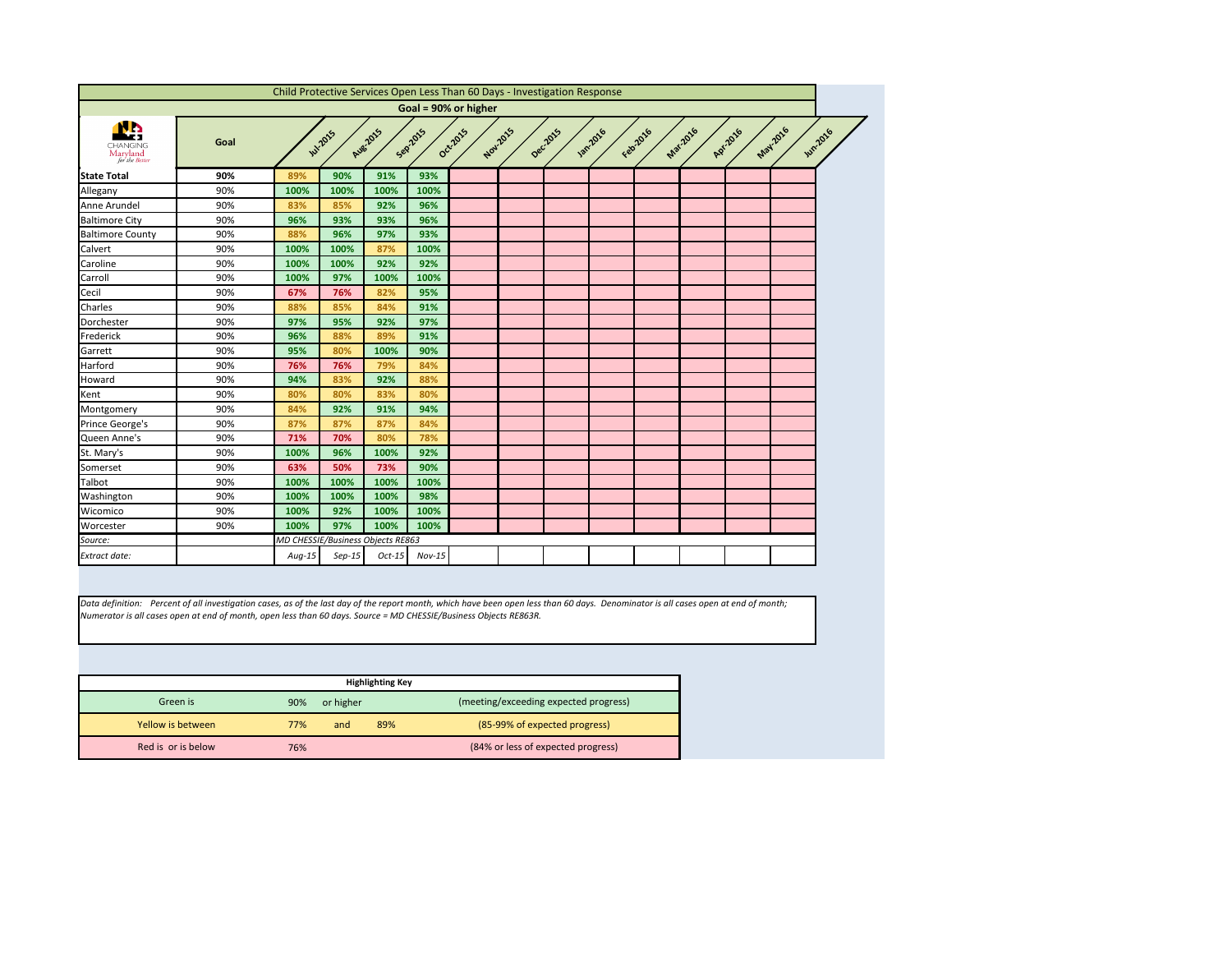<span id="page-3-0"></span>

|                                               |      |          |                                   |                 |          |                      |          |          | Child Protective Services Open Less Than 60 Days - Alternative Response |          |                 |          |         |
|-----------------------------------------------|------|----------|-----------------------------------|-----------------|----------|----------------------|----------|----------|-------------------------------------------------------------------------|----------|-----------------|----------|---------|
|                                               |      |          |                                   |                 |          | Goal = 94% or higher |          |          |                                                                         |          |                 |          |         |
| <b>CHANGING</b><br>Maryland<br>for the Better | Goal |          | <b>141-2015</b>                   | <b>Aug.2015</b> | Sep2015  | Oct2015              | Nov.2015 | Dec.2015 | <b>130.2016</b>                                                         | Febricio | <b>Mar.2016</b> | Apr.2016 | May2016 |
| <b>State Total</b>                            | 94%  | 92%      | 94%                               | 95%             | 97%      |                      |          |          |                                                                         |          |                 |          |         |
| Allegany                                      | 94%  | 100%     | 100%                              | 100%            | 100%     |                      |          |          |                                                                         |          |                 |          |         |
| Anne Arundel                                  | 94%  | 87%      | 92%                               | 91%             | 92%      |                      |          |          |                                                                         |          |                 |          |         |
| <b>Baltimore City</b>                         | 94%  | 98%      | 98%                               | 100%            | 100%     |                      |          |          |                                                                         |          |                 |          |         |
| <b>Baltimore County</b>                       | 94%  | 92%      | 97%                               | 96%             | 92%      |                      |          |          |                                                                         |          |                 |          |         |
| Calvert                                       | 94%  | 94%      | 88%                               | 91%             | 100%     |                      |          |          |                                                                         |          |                 |          |         |
| Caroline                                      | 94%  | 100%     | 90%                               | 100%            | 100%     |                      |          |          |                                                                         |          |                 |          |         |
| Carroll                                       | 94%  | 100%     | 100%                              | 100%            | 100%     |                      |          |          |                                                                         |          |                 |          |         |
| Cecil                                         | 94%  | 82%      | 83%                               | 89%             | 98%      |                      |          |          |                                                                         |          |                 |          |         |
| Charles                                       | 94%  | 98%      | 96%                               | 98%             | 99%      |                      |          |          |                                                                         |          |                 |          |         |
| Dorchester                                    | 94%  | 94%      | 95%                               | 96%             | 96%      |                      |          |          |                                                                         |          |                 |          |         |
| Frederick                                     | 94%  | 100%     | 100%                              | 100%            | 100%     |                      |          |          |                                                                         |          |                 |          |         |
| Garrett                                       | 94%  | 83%      | 75%                               | 83%             | 91%      |                      |          |          |                                                                         |          |                 |          |         |
| Harford                                       | 94%  | 69%      | 69%                               | 72%             | 84%      |                      |          |          |                                                                         |          |                 |          |         |
| Howard                                        | 94%  | 100%     | 100%                              | 94%             | 100%     |                      |          |          |                                                                         |          |                 |          |         |
| Kent                                          | 94%  | 100%     | 100%                              | 100%            | 100%     |                      |          |          |                                                                         |          |                 |          |         |
| Montgomery                                    | 94%  | 84%      | 83%                               | 93%             | 97%      |                      |          |          |                                                                         |          |                 |          |         |
| Prince George's                               | 94%  | 94%      | 97%                               | 96%             | 98%      |                      |          |          |                                                                         |          |                 |          |         |
| Queen Anne's                                  | 94%  | 100%     | 100%                              | 100%            | 100%     |                      |          |          |                                                                         |          |                 |          |         |
| St. Mary's                                    | 94%  | 100%     | 97%                               | 100%            | 93%      |                      |          |          |                                                                         |          |                 |          |         |
| Somerset                                      | 94%  | 100%     | 100%                              | 100%            | 100%     |                      |          |          |                                                                         |          |                 |          |         |
| <b>Talbot</b>                                 | 94%  | 100%     | 100%                              | 100%            | 100%     |                      |          |          |                                                                         |          |                 |          |         |
| Washington                                    | 94%  | 100%     | 100%                              | 100%            | 97%      |                      |          |          |                                                                         |          |                 |          |         |
| Wicomico                                      | 94%  | 97%      | 97%                               | 100%            | 100%     |                      |          |          |                                                                         |          |                 |          |         |
| Worcester                                     | 94%  | 80%      | 100%                              | 100%            | 100%     |                      |          |          |                                                                         |          |                 |          |         |
|                                               |      |          | MD CHESSIE/Business Objects RE863 |                 |          |                      |          |          |                                                                         |          |                 |          |         |
| Source:<br>Extract date:                      |      | $Aug-15$ | $Sep-15$                          | $Oct-15$        | $Nov-15$ |                      |          |          |                                                                         |          |                 |          |         |

|                    |     |           | <b>Highlighting Key</b> |                                       |
|--------------------|-----|-----------|-------------------------|---------------------------------------|
| Green is           | 94% | or higher |                         | (meeting/exceeding expected progress) |
| Yellow is between  | 85% | and       | 93%                     | (90-99% of expected progress)         |
| Red is or is below | 84% |           |                         | (85% or less of expected progress)    |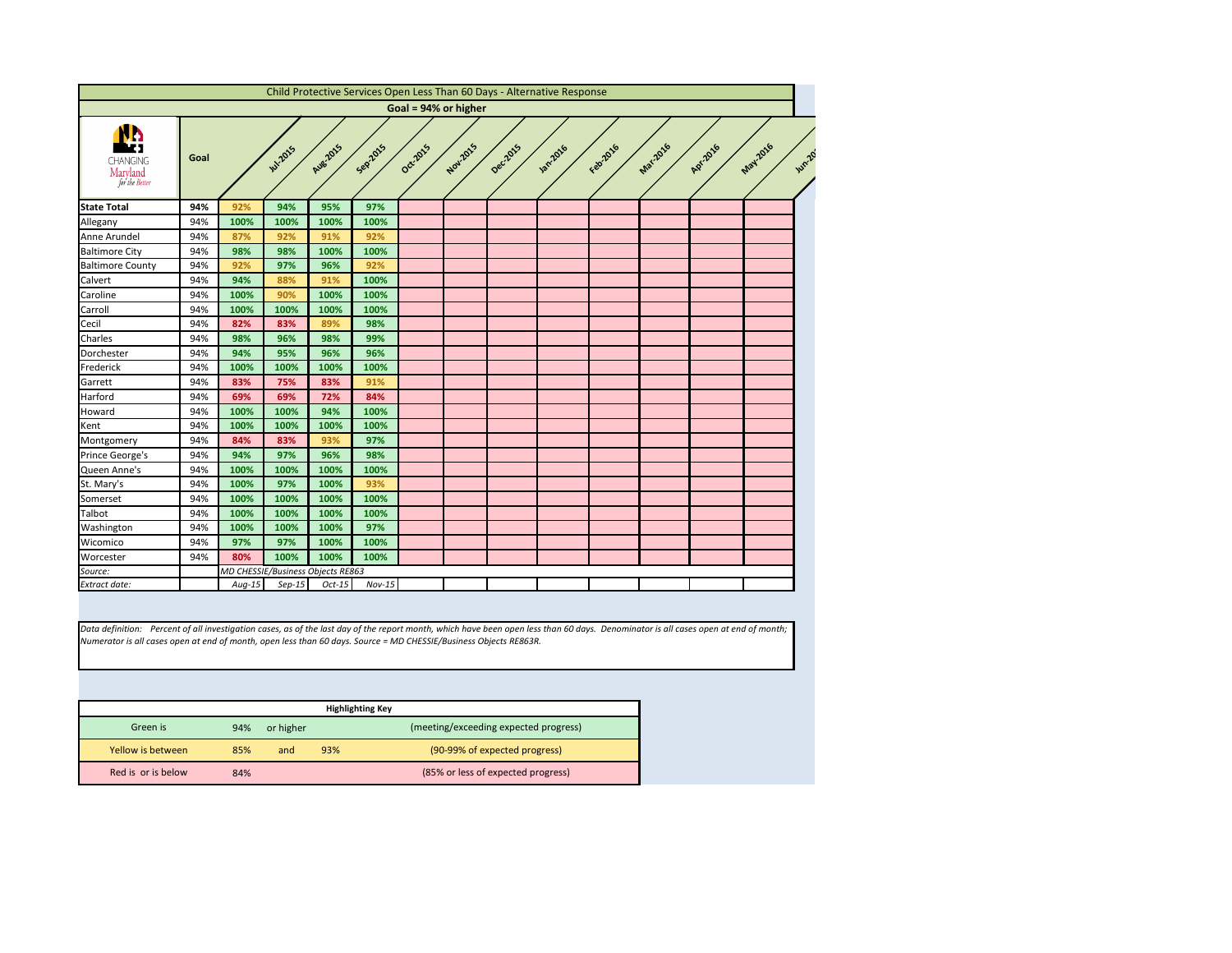<span id="page-4-0"></span>

|                                        |       |                |                 |          |          | Number of Children in OOH Care |          |                                                                                 |                 |          |          |          |         |                                   |
|----------------------------------------|-------|----------------|-----------------|----------|----------|--------------------------------|----------|---------------------------------------------------------------------------------|-----------------|----------|----------|----------|---------|-----------------------------------|
|                                        |       |                |                 |          |          | Goal = $4,699$ or less         |          |                                                                                 |                 |          |          |          |         |                                   |
| CHANGING<br>Maryland<br>for the Better | Goal  |                | <b>Jul-2015</b> | Aug 2015 | Sep2015  | Oct-2015                       | Nov.2015 | Deczors                                                                         | <b>Jan-2016</b> | Febr2016 | Mar.2016 | A.P.1016 | May2016 | <b>Jun-2016</b><br><b>Jun2015</b> |
| <b>State Total</b>                     | 4,699 | 4,817          | 4,824           | 4,839    | 4,831    |                                |          |                                                                                 |                 |          |          |          |         |                                   |
| Allegany                               | 65    | 70             | 74              | 81       | 76       |                                |          |                                                                                 |                 |          |          |          |         |                                   |
| Anne Arundel                           | 151   | 155            | 151             | 150      | 151      |                                |          |                                                                                 |                 |          |          |          |         |                                   |
| <b>Baltimore City</b>                  | 1841  | 1,952          | 1,941           | 1,932    | 1,961    |                                |          |                                                                                 |                 |          |          |          |         |                                   |
| <b>Baltimore County</b>                | 544   | 535            | 548             | 556      | 552      |                                |          |                                                                                 |                 |          |          |          |         |                                   |
| Calvert                                | 74    | 71             | 69              | 65       | 62       |                                |          |                                                                                 |                 |          |          |          |         |                                   |
| Caroline                               | 29    | 29             | 29              | 26       | 26       |                                |          |                                                                                 |                 |          |          |          |         |                                   |
| Carroll                                | 44    | 43             | 40              | 40       | 40       |                                |          |                                                                                 |                 |          |          |          |         |                                   |
| Cecil                                  | 165   | 166            | 161             | 157      | 155      |                                |          |                                                                                 |                 |          |          |          |         |                                   |
| Charles                                | 88    | 83             | 89              | 90       | 93       |                                |          |                                                                                 |                 |          |          |          |         |                                   |
| Dorchester                             | 32    | 34             | 34              | 34       | 33       |                                |          |                                                                                 |                 |          |          |          |         |                                   |
| Frederick                              | 118   | 117            | 112             | 113      | 111      |                                |          |                                                                                 |                 |          |          |          |         |                                   |
| Garrett                                | 40    | 41             | 44              | 48       | 44       |                                |          |                                                                                 |                 |          |          |          |         |                                   |
| Harford                                | 211   | 206            | 204             | 203      | 200      |                                |          |                                                                                 |                 |          |          |          |         |                                   |
| Howard                                 | 57    | 54             | 61              | 60       | 60       |                                |          |                                                                                 |                 |          |          |          |         |                                   |
| Kent                                   | 9     | 9 <sup>°</sup> | 9               | 9        | 8        |                                |          |                                                                                 |                 |          |          |          |         |                                   |
| Montgomery                             | 391   | 393            | 405             | 408      | 400      |                                |          |                                                                                 |                 |          |          |          |         |                                   |
| Prince George's                        | 481   | 480            | 478             | 484      | 482      |                                |          |                                                                                 |                 |          |          |          |         |                                   |
| Queen Anne's                           | 5     | 5              | $6\phantom{1}6$ | 8        | $\bf 8$  |                                |          |                                                                                 |                 |          |          |          |         |                                   |
| St. Mary's                             | 86    | 86             | 87              | 91       | 90       |                                |          |                                                                                 |                 |          |          |          |         |                                   |
| Somerset                               | 26    | 27             | 25              | 26       | 24       |                                |          |                                                                                 |                 |          |          |          |         |                                   |
| Talbot                                 | 20    | 22             | 21              | 21       | 21       |                                |          |                                                                                 |                 |          |          |          |         |                                   |
| Washington                             | 163   | 173            | 174             | 176      | 173      |                                |          |                                                                                 |                 |          |          |          |         |                                   |
| Wicomico                               | 26    | 25             | 28              | 27       | 28       |                                |          |                                                                                 |                 |          |          |          |         |                                   |
| Worcester                              | 32    | 41             | 34              | 34       | 33       |                                |          |                                                                                 |                 |          |          |          |         |                                   |
| Source:                                |       |                |                 |          |          |                                |          | MD CHESSIE/SSW OOH Served file (except Baltimore City, which provides raw data) |                 |          |          |          |         |                                   |
|                                        |       | $Aug-15$       | $Sep-15$        | $Oct-15$ | $Nov-15$ |                                |          |                                                                                 |                 |          |          |          |         |                                   |

|        | <b>Highlighting Key</b>                                                      |
|--------|------------------------------------------------------------------------------|
| Green  | meeting targeted goal or having fewer children in care than established goal |
| Yellow | up to 15% higher than targeted goal                                          |
| Red    | more than 15% higher than targeted goal                                      |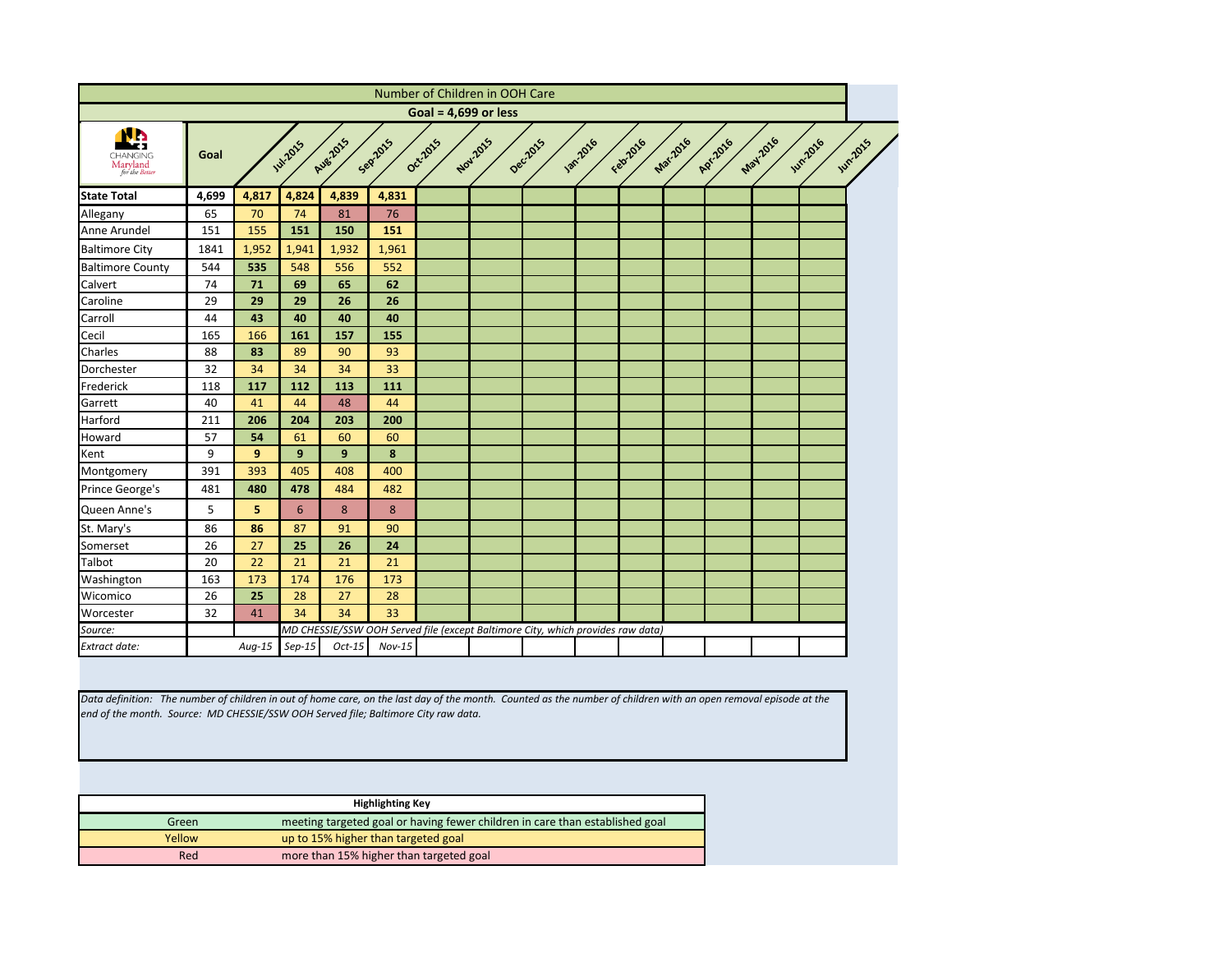

<span id="page-5-0"></span>

|                                                                                                                                                         |      | Children in Group Homes - children under 18, excluding Child with Disabilities VPA removals |          |                 |          |                    |          |          |                |         |          |          |               |
|---------------------------------------------------------------------------------------------------------------------------------------------------------|------|---------------------------------------------------------------------------------------------|----------|-----------------|----------|--------------------|----------|----------|----------------|---------|----------|----------|---------------|
|                                                                                                                                                         |      |                                                                                             |          |                 |          | Goal = 7% or lower |          |          |                |         |          |          |               |
| <b>CHANGING</b><br>Maryland<br>for the Better                                                                                                           | Goal | <b>Jul-2015</b>                                                                             |          | <b>Aug 2015</b> | Sep2015  | Oct-2015           | Nov.2015 | Dec.2015 | <b>1872016</b> | Feb2016 | Mar-2016 | Apr.2016 | May-2016<br>ゞ |
| <b>State Total</b>                                                                                                                                      | 7%   | 7%                                                                                          | 8%       | 7%              | 7%       |                    |          |          |                |         |          |          |               |
| Allegany                                                                                                                                                | 7%   | 0%                                                                                          | 0%       | 0%              | 1%       |                    |          |          |                |         |          |          |               |
| Anne Arundel                                                                                                                                            | 7%   | 11%                                                                                         | 9%       | 9%              | 10%      |                    |          |          |                |         |          |          |               |
| <b>Baltimore City</b>                                                                                                                                   | 7%   | 6%                                                                                          | 6%       | 5%              | 5%       |                    |          |          |                |         |          |          |               |
| <b>Baltimore County</b>                                                                                                                                 | 7%   | 8%                                                                                          | 9%       | 8%              | 10%      |                    |          |          |                |         |          |          |               |
| Calvert                                                                                                                                                 | 7%   | 8%                                                                                          | 11%      | 13%             | 15%      |                    |          |          |                |         |          |          |               |
| Caroline                                                                                                                                                | 7%   | 0%                                                                                          | 0%       | 0%              | 0%       |                    |          |          |                |         |          |          |               |
| Carroll                                                                                                                                                 | 7%   | 4%                                                                                          | 6%       | 4%              | 4%       |                    |          |          |                |         |          |          |               |
| Cecil                                                                                                                                                   | 7%   | 9%                                                                                          | 9%       | 4%              | 3%       |                    |          |          |                |         |          |          |               |
| Charles                                                                                                                                                 | 7%   | 6%                                                                                          | 4%       | 3%              | 4%       |                    |          |          |                |         |          |          |               |
| Dorchester                                                                                                                                              | 7%   | 11%                                                                                         | 7%       | 6%              | 6%       |                    |          |          |                |         |          |          |               |
| Frederick                                                                                                                                               | 7%   | 10%                                                                                         | 9%       | 10%             | 11%      |                    |          |          |                |         |          |          |               |
| Garrett                                                                                                                                                 | 7%   | 6%                                                                                          | 15%      | 15%             | 14%      |                    |          |          |                |         |          |          |               |
| Harford                                                                                                                                                 | 7%   | 8%                                                                                          | 8%       | 10%             | 9%       |                    |          |          |                |         |          |          |               |
| Howard                                                                                                                                                  | 7%   | 10%                                                                                         | 16%      | 15%             | 11%      |                    |          |          |                |         |          |          |               |
| Kent*                                                                                                                                                   | n/a  |                                                                                             |          |                 |          |                    |          |          |                |         |          |          |               |
| Montgomery                                                                                                                                              | 7%   | 11%                                                                                         | 11%      | 11%             | 11%      |                    |          |          |                |         |          |          |               |
| Prince George's                                                                                                                                         | 7%   | 9%                                                                                          | 10%      | 7%              | 7%       |                    |          |          |                |         |          |          |               |
| Queen Anne's*                                                                                                                                           | n/a  |                                                                                             |          |                 |          |                    |          |          |                |         |          |          |               |
| St. Mary's                                                                                                                                              | 7%   | 5%                                                                                          | 5%       | 5%              | 5%       |                    |          |          |                |         |          |          |               |
| Somerset                                                                                                                                                | 7%   | 5%                                                                                          | 5%       | 5%              | 5%       |                    |          |          |                |         |          |          |               |
| Talbot                                                                                                                                                  | 7%   | 11%                                                                                         | 13%      | 12%             | 12%      |                    |          |          |                |         |          |          |               |
| Washington                                                                                                                                              | 7%   | 11%                                                                                         | 9%       | 8%              | 9%       |                    |          |          |                |         |          |          |               |
| Wicomico                                                                                                                                                | 7%   | 6%                                                                                          | 0%       | 0%              | 0%       |                    |          |          |                |         |          |          |               |
| Worcester                                                                                                                                               | 7%   | 0%                                                                                          | 3%       | 3%              | 3%       |                    |          |          |                |         |          |          |               |
| Source:                                                                                                                                                 |      | MD CHESSIE/SSW OOH Served file                                                              |          |                 |          |                    |          |          |                |         |          |          |               |
| Extract date:<br>*Kept and Queen Annals quepert from this indicator due to the small size of their quereas QQU pequlation in the prior CEV (10 or local |      | $Aug-15$                                                                                    | $Sep-15$ | $Oct-15$        | $Nov-15$ |                    |          |          |                |         |          |          |               |

*\*Kent and Queen Anne's exempt from this indicator due to the small size of their average OOH population in the prior SFY (10 or less)*

|        | <b>Highlighting Key</b> |
|--------|-------------------------|
| Green  | 9% or below             |
| Yellow | between 10% and 19%     |
| Red    | over 19%                |

*Data definition: The percent of children in this subpopulation (OOH under 18, except Child with Disabilities VPA removal type), placed in group homes on the last day of the month. Denominator is the number of children this subpopulation in out of home care at end of month; numerator is the number of children in this subpopulation in open group home placement structure or living arrangement at end of month. Source: MD CHESSIE/SSW OOH Served file.*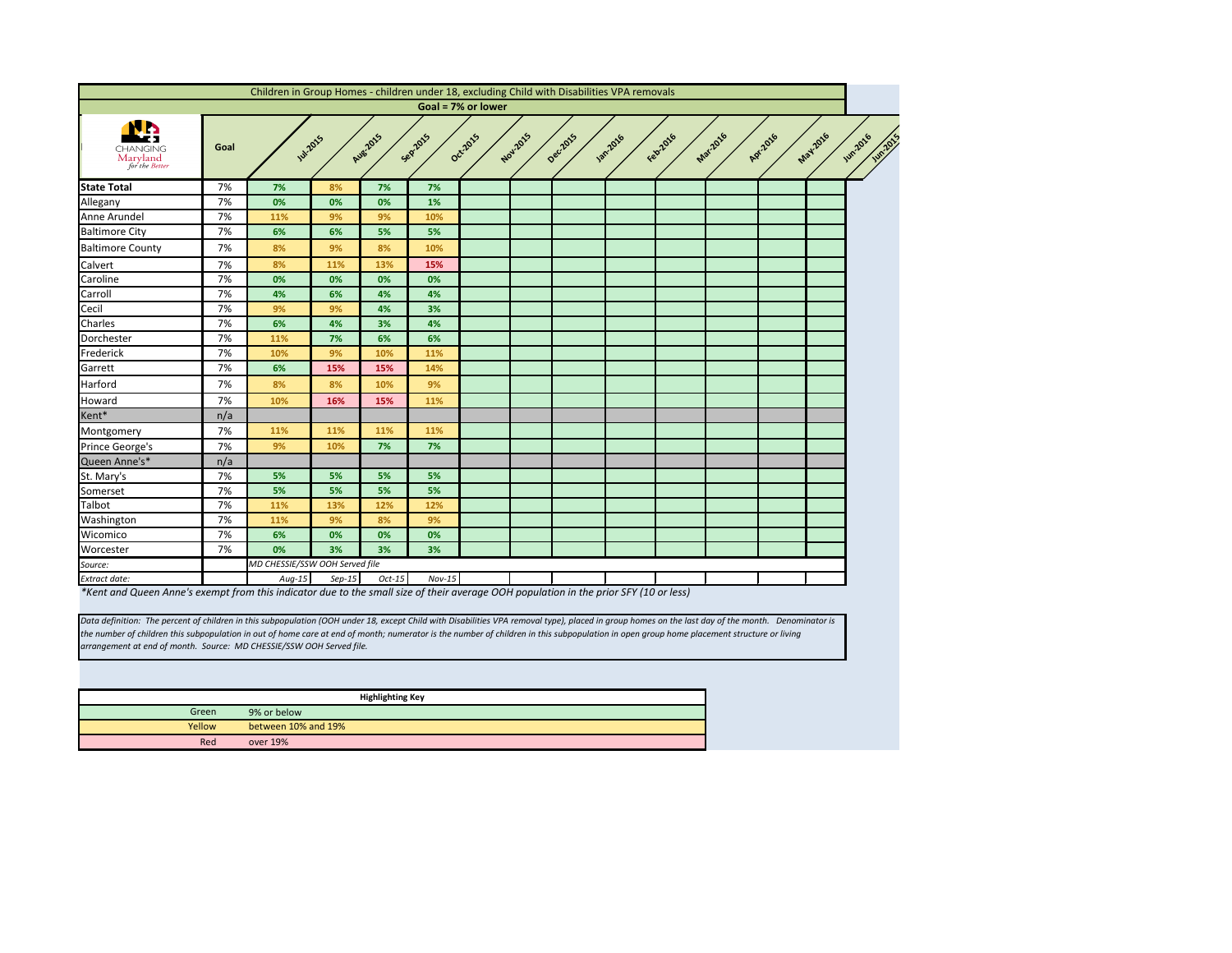<span id="page-6-0"></span>

|                                                                                                                                       |      |          | Children in Family Homes - children under 18, excluding Child with Disabilities VPA removals |                 |         |                      |          |          |                  |          |                 |          |         |                 |
|---------------------------------------------------------------------------------------------------------------------------------------|------|----------|----------------------------------------------------------------------------------------------|-----------------|---------|----------------------|----------|----------|------------------|----------|-----------------|----------|---------|-----------------|
|                                                                                                                                       |      |          |                                                                                              |                 |         | Goal = 85% or higher |          |          |                  |          |                 |          |         |                 |
| уŊ<br><b>CHANGING</b><br>Maryland<br>for the Better                                                                                   | Goal |          | <b>141-2015</b>                                                                              | <b>Aug 2015</b> | Sepzors | Oct-2015             | Nov-2015 | Decilors | <b>1201-2016</b> | Febr2016 | <b>Mar-2016</b> | Apr.2016 | May2016 | <b>Jun 2016</b> |
| <b>State Total</b>                                                                                                                    | 85%  | 84%      | 92%                                                                                          | 84%             | 84%     |                      |          |          |                  |          |                 |          |         |                 |
| Allegany                                                                                                                              | 85%  | 98%      | 100%                                                                                         | 99%             | 97%     |                      |          |          |                  |          |                 |          |         |                 |
| Anne Arundel                                                                                                                          | 85%  | 80%      | 91%                                                                                          | 81%             | 79%     |                      |          |          |                  |          |                 |          |         |                 |
| <b>Baltimore City</b>                                                                                                                 | 85%  | 87%      | 94%                                                                                          | 88%             | 87%     |                      |          |          |                  |          |                 |          |         |                 |
| <b>Baltimore County</b>                                                                                                               | 85%  | 80%      | 91%                                                                                          | 79%             | 79%     |                      |          |          |                  |          |                 |          |         |                 |
| Calvert                                                                                                                               | 85%  | 83%      | 89%                                                                                          | 77%             | 72%     |                      |          |          |                  |          |                 |          |         |                 |
| Caroline                                                                                                                              | 85%  | 100%     | 100%                                                                                         | 100%            | 100%    |                      |          |          |                  |          |                 |          |         |                 |
| Carroll                                                                                                                               | 85%  | 73%      | 94%                                                                                          | 68%             | 68%     |                      |          |          |                  |          |                 |          |         |                 |
| Cecil                                                                                                                                 | 85%  | 83%      | 91%                                                                                          | 84%             | 86%     |                      |          |          |                  |          |                 |          |         |                 |
| Charles                                                                                                                               | 85%  | 86%      | 96%                                                                                          | 84%             | 86%     |                      |          |          |                  |          |                 |          |         |                 |
| Dorchester                                                                                                                            | 85%  | 74%      | 93%                                                                                          | 76%             | 75%     |                      |          |          |                  |          |                 |          |         |                 |
| Frederick                                                                                                                             | 85%  | 82%      | 91%                                                                                          | 84%             | 86%     |                      |          |          |                  |          |                 |          |         |                 |
| Garrett                                                                                                                               | 85%  | 59%      | 85%                                                                                          | 61%             | 57%     |                      |          |          |                  |          |                 |          |         |                 |
| Harford                                                                                                                               | 85%  | 88%      | 92%                                                                                          | 85%             | 83%     |                      |          |          |                  |          |                 |          |         |                 |
| Howard                                                                                                                                | 85%  | 83%      | 84%                                                                                          | 76%             | 83%     |                      |          |          |                  |          |                 |          |         |                 |
| Kent*                                                                                                                                 | n/a  |          |                                                                                              |                 |         |                      |          |          |                  |          |                 |          |         |                 |
| Montgomery                                                                                                                            | 85%  | 78%      | 89%                                                                                          | 74%             | 78%     |                      |          |          |                  |          |                 |          |         |                 |
| Prince George's                                                                                                                       | 85%  | 79%      | 90%                                                                                          | 81%             | 81%     |                      |          |          |                  |          |                 |          |         |                 |
| Queen Anne's*                                                                                                                         | n/a  |          |                                                                                              |                 |         |                      |          |          |                  |          |                 |          |         |                 |
| St. Mary's                                                                                                                            | 85%  | 91%      | 95%                                                                                          | 93%             | 92%     |                      |          |          |                  |          |                 |          |         |                 |
| Somerset                                                                                                                              | 85%  | 95%      | 95%                                                                                          | 86%             | 95%     |                      |          |          |                  |          |                 |          |         |                 |
| <b>Talbot</b>                                                                                                                         | 85%  | 83%      | 88%                                                                                          | 82%             | 82%     |                      |          |          |                  |          |                 |          |         |                 |
| Washington                                                                                                                            | 85%  | 83%      | 91%                                                                                          | 84%             | 84%     |                      |          |          |                  |          |                 |          |         |                 |
| Wicomico                                                                                                                              | 85%  | 76%      | 100%                                                                                         | 78%             | 84%     |                      |          |          |                  |          |                 |          |         |                 |
| Worcester                                                                                                                             | 85%  | 94%      | 97%                                                                                          | 90%             | 93%     |                      |          |          |                  |          |                 |          |         |                 |
| Source:                                                                                                                               |      |          | MD CHESSIE/SSW OOH Served file                                                               |                 |         |                      |          |          |                  |          |                 |          |         |                 |
| Extract date:                                                                                                                         |      | $Aug-15$ | $Sep-15$                                                                                     | $Oct-15$        |         |                      |          |          |                  |          |                 |          |         |                 |
| *Kent and Queen Anne's evempt from this indicator due to the small size of their average OOH population in the prior SEV (10 or less) |      |          |                                                                                              |                 |         |                      |          |          |                  |          |                 |          |         |                 |

*\*Kent and Queen Anne's exempt from this indicator due to the small size of their average OOH population in the prior SFY (10 or less)*

*Data definition: The percent of children in this subpopulation (OOH under 18, except Child with Disabilities VPA removal type) placed in family homes on the last day of the month. Family homes include trial home visit; formal kinship care; restricted (relative) foster care; regular foster care; treatment foster care (private and public); and adoptive/pre-finalized adoptive. Denominator is the number of children in this subpopulation in out of home care at end of month; numerator is the number of children in this subpopulation in open family home placement structure or living arrangement at end of month. Source: MD CHESSIE/SSW OOH Served file.*

|        | <b>Highlighting Key</b> |
|--------|-------------------------|
| Green  | 85% or higher           |
| Yellow | between 72% and 85%     |
| Red    | below 72%               |

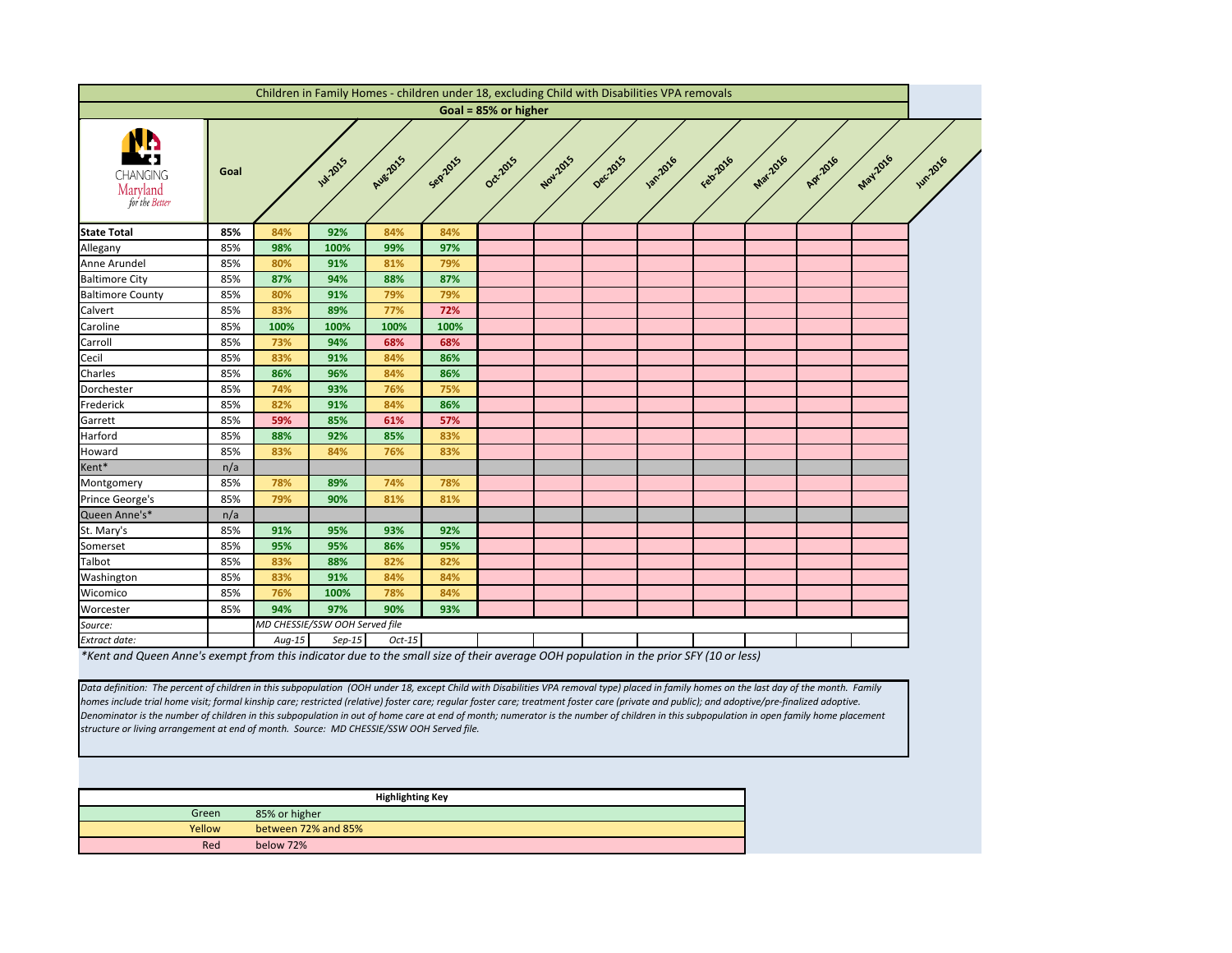<span id="page-7-0"></span>

|                                                                                                                                                                                                                                                                                                                             |        |               |                       |                         | <b>Caseworker Visitation</b> |          |          |          |                 |          |                 |          |         |                 |
|-----------------------------------------------------------------------------------------------------------------------------------------------------------------------------------------------------------------------------------------------------------------------------------------------------------------------------|--------|---------------|-----------------------|-------------------------|------------------------------|----------|----------|----------|-----------------|----------|-----------------|----------|---------|-----------------|
|                                                                                                                                                                                                                                                                                                                             |        |               |                       |                         | Goal = 95% or higher         |          |          |          |                 |          |                 |          |         |                 |
| <b>CHANGING</b><br>Maryland<br>for the Better                                                                                                                                                                                                                                                                               | Goal   |               | <b>Jul-2015</b>       | <b>Aug-2015</b>         | Sepzors                      | Oct-2015 | Nov.2015 | Dec.2015 | <b>Jan-2016</b> | Febricio | <b>Mar.2016</b> | Apr.2016 | May2016 | <b>Jun-2016</b> |
| <b>State Total</b>                                                                                                                                                                                                                                                                                                          | 95%    | 97%           | 96%                   | 95%                     | 95%                          |          |          |          |                 |          |                 |          |         |                 |
| Allegany                                                                                                                                                                                                                                                                                                                    | 95%    | 100%          | 100%                  | 98%                     | 100%                         |          |          |          |                 |          |                 |          |         |                 |
| Anne Arundel                                                                                                                                                                                                                                                                                                                | 95%    | 99%           | 100%                  | 100%                    | 96%                          |          |          |          |                 |          |                 |          |         |                 |
| <b>Baltimore City</b>                                                                                                                                                                                                                                                                                                       | 95%    | 96%           | 95%                   | 95%                     | 95%                          |          |          |          |                 |          |                 |          |         |                 |
| <b>Baltimore County</b>                                                                                                                                                                                                                                                                                                     | 95%    | 99%           | 98%                   | 94%                     | 98%                          |          |          |          |                 |          |                 |          |         |                 |
| Calvert                                                                                                                                                                                                                                                                                                                     | 95%    | 100%          | 100%                  | 98%                     | 100%                         |          |          |          |                 |          |                 |          |         |                 |
| Caroline                                                                                                                                                                                                                                                                                                                    | 95%    | 100%          | 96%                   | 100%                    | 96%                          |          |          |          |                 |          |                 |          |         |                 |
| Carroll                                                                                                                                                                                                                                                                                                                     | 95%    | 89%           | 100%                  | 97%                     | 100%                         |          |          |          |                 |          |                 |          |         |                 |
| Cecil                                                                                                                                                                                                                                                                                                                       | 95%    | 97%           | 96%                   | 97%                     | 91%                          |          |          |          |                 |          |                 |          |         |                 |
| Charles                                                                                                                                                                                                                                                                                                                     | 95%    | 96%           | 99%                   | 95%                     | 86%                          |          |          |          |                 |          |                 |          |         |                 |
| Dorchester                                                                                                                                                                                                                                                                                                                  | 95%    | 97%           | 94%                   | 82%                     | 100%                         |          |          |          |                 |          |                 |          |         |                 |
| Frederick                                                                                                                                                                                                                                                                                                                   | 95%    | 99%           | 98%                   | 94%                     | 98%                          |          |          |          |                 |          |                 |          |         |                 |
| Garrett                                                                                                                                                                                                                                                                                                                     | 95%    | 100%          | 97%                   | 95%                     | 100%                         |          |          |          |                 |          |                 |          |         |                 |
| Harford                                                                                                                                                                                                                                                                                                                     | 95%    | 97%           | 94%                   | 94%                     | 94%                          |          |          |          |                 |          |                 |          |         |                 |
| Howard                                                                                                                                                                                                                                                                                                                      | 95%    | 100%          | 100%                  | 100%                    | 100%                         |          |          |          |                 |          |                 |          |         |                 |
| Kent                                                                                                                                                                                                                                                                                                                        | 95%    | 100%          | 100%                  | 86%                     | 100%                         |          |          |          |                 |          |                 |          |         |                 |
| Montgomery                                                                                                                                                                                                                                                                                                                  | 95%    | 98%           | 95%                   | 97%                     | 95%                          |          |          |          |                 |          |                 |          |         |                 |
| Prince George's                                                                                                                                                                                                                                                                                                             | 95%    | 95%           | 93%                   | 91%                     | 90%                          |          |          |          |                 |          |                 |          |         |                 |
| Queen Anne's                                                                                                                                                                                                                                                                                                                | 95%    | 67%           | 100%                  | 100%                    | 100%                         |          |          |          |                 |          |                 |          |         |                 |
| St. Mary's                                                                                                                                                                                                                                                                                                                  | 95%    | 100%          | 95%                   | 91%                     | 87%                          |          |          |          |                 |          |                 |          |         |                 |
| Somerset                                                                                                                                                                                                                                                                                                                    | 95%    | 100%          | 100%                  | 86%                     | 100%                         |          |          |          |                 |          |                 |          |         |                 |
| Talbot                                                                                                                                                                                                                                                                                                                      | 95%    | 100%          | 95%                   | 100%                    | 100%                         |          |          |          |                 |          |                 |          |         |                 |
| Washington                                                                                                                                                                                                                                                                                                                  | 95%    | 98%           | 97%                   | 97%                     | 97%                          |          |          |          |                 |          |                 |          |         |                 |
| Wicomico                                                                                                                                                                                                                                                                                                                    | 95%    | 96%           | 90%                   | 96%                     | 96%                          |          |          |          |                 |          |                 |          |         |                 |
| Worcester                                                                                                                                                                                                                                                                                                                   | 95%    | 97%           | 97%                   | 97%                     | 97%                          |          |          |          |                 |          |                 |          |         |                 |
| Source:                                                                                                                                                                                                                                                                                                                     |        |               | MD CHESSIE/SSW report |                         |                              |          |          |          |                 |          |                 |          |         |                 |
| Extract date:                                                                                                                                                                                                                                                                                                               |        | $Oct-15$      | $Oct-15$              | $Oct-15$                | $Nov-15$                     |          |          |          |                 |          |                 |          |         |                 |
|                                                                                                                                                                                                                                                                                                                             |        |               |                       |                         |                              |          |          |          |                 |          |                 |          |         |                 |
| Data definition: The percent of children in foster care during entire month who have at least one caseworker visit during the month. Denominator is the count of foster children in<br>care entire month; Numerator is the count of foster children who have at least one caseworker visit during month. Source: MD CHESSIE |        |               |                       |                         |                              |          |          |          |                 |          |                 |          |         |                 |
|                                                                                                                                                                                                                                                                                                                             |        |               |                       | <b>Highlighting Key</b> |                              |          |          |          |                 |          |                 |          |         |                 |
|                                                                                                                                                                                                                                                                                                                             | Green  | 95% or higher |                       |                         |                              |          |          |          |                 |          |                 |          |         |                 |
|                                                                                                                                                                                                                                                                                                                             | Yellow |               | between 85% and 92%   |                         |                              |          |          |          |                 |          |                 |          |         |                 |
|                                                                                                                                                                                                                                                                                                                             | Red    | below 85%     |                       |                         |                              |          |          |          |                 |          |                 |          |         |                 |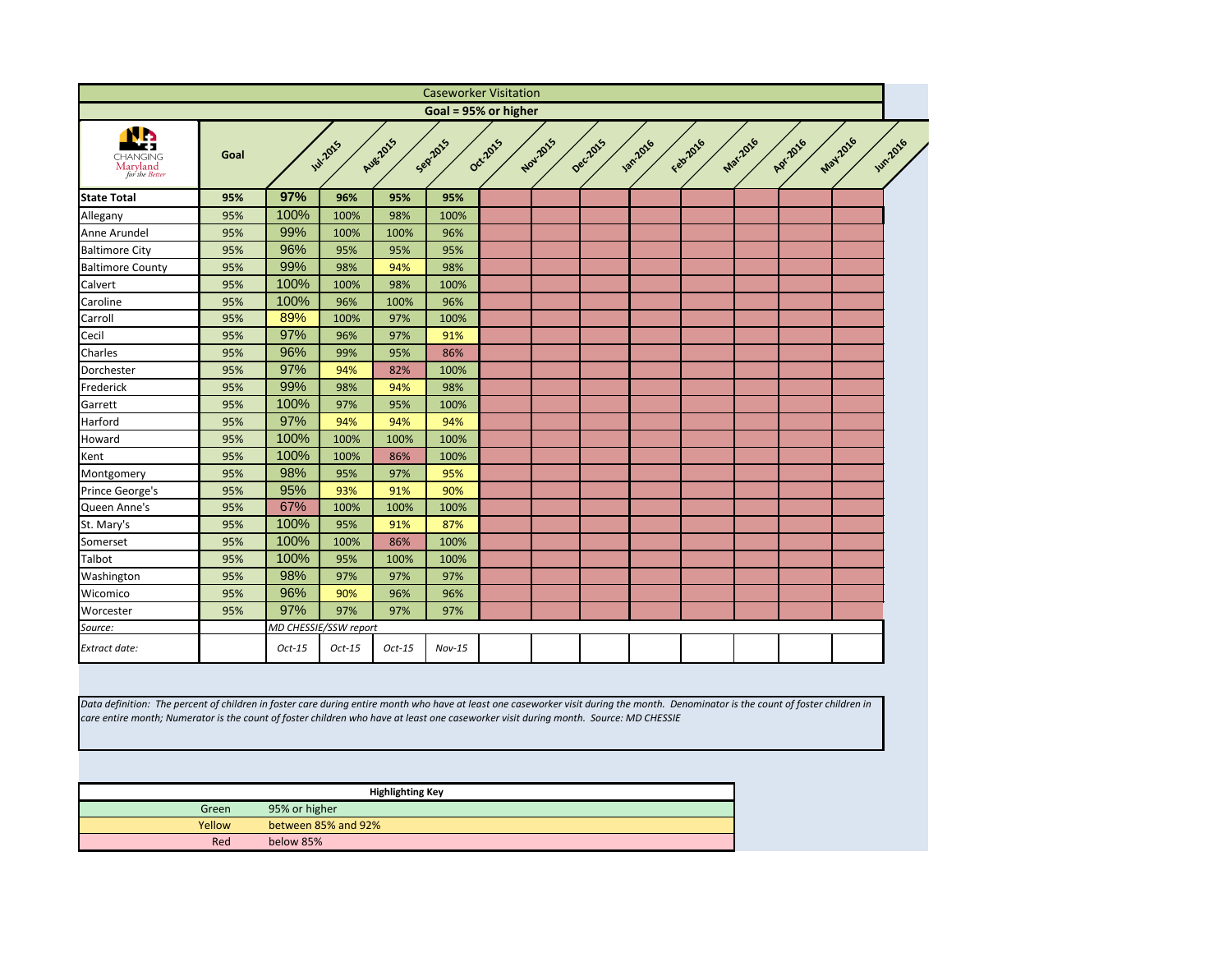<span id="page-8-0"></span>

|                                                                                                               | Number of Children Exiting to Guardianship<br>Goal = $497$ or more |                                                                                 |                |                |                  |          |          |          |                 |           |                 |          |                 |                | FY 2016 Analysis                    |                                                                                  |                                                   |
|---------------------------------------------------------------------------------------------------------------|--------------------------------------------------------------------|---------------------------------------------------------------------------------|----------------|----------------|------------------|----------|----------|----------|-----------------|-----------|-----------------|----------|-----------------|----------------|-------------------------------------|----------------------------------------------------------------------------------|---------------------------------------------------|
| CHANGING<br>Maryland<br>for the Better                                                                        | Goal                                                               |                                                                                 | <b>W.2015</b>  | Aug. 2015      | Sep2015          | Oct-2015 | Nov.2015 | Dec.2015 | <b>187.2016</b> | Februarie | <b>Mar-2016</b> | Apr.2016 | <b>May-2016</b> | <b>Wh.2016</b> | <b>Year to</b><br><b>Date Total</b> | <b>Expected Percent of</b><br><b>Goal to be Completed</b><br>as of Current Month | <b>Actual Percent of Goal</b><br><b>Completed</b> |
| <b>State Total</b>                                                                                            | 497                                                                | 39                                                                              | 34             | 53             | 42               |          |          |          |                 |           |                 |          |                 |                | 168                                 | 33%                                                                              | 34%                                               |
| Allegany                                                                                                      | $\overline{0}$                                                     | $\overline{2}$                                                                  |                | $\overline{2}$ | 4                |          |          |          |                 |           |                 |          |                 |                | 9                                   | 33%                                                                              |                                                   |
| Anne Arundel                                                                                                  | 12                                                                 | 4                                                                               | $\Omega$       | $\Omega$       | $\overline{0}$   |          |          |          |                 |           |                 |          |                 |                | Δ                                   | 33%                                                                              | 33%                                               |
| <b>Baltimore City</b>                                                                                         | 329                                                                | 8                                                                               | 11             | 27             | 12               |          |          |          |                 |           |                 |          |                 |                | 58                                  | 33%                                                                              | 18%                                               |
| <b>Baltimore County</b>                                                                                       | 26                                                                 | $\overline{2}$                                                                  | 6              | -6             | -1               |          |          |          |                 |           |                 |          |                 |                | 15                                  | 33%                                                                              | 58%                                               |
| Calvert                                                                                                       | $\overline{7}$                                                     | $\overline{2}$                                                                  | 0              | $\Omega$       | $\mathbf 0$      |          |          |          |                 |           |                 |          |                 |                | $\overline{2}$                      | 33%                                                                              | 29%                                               |
| Caroline                                                                                                      | $\overline{2}$                                                     | 0                                                                               | 0              | - 1            | $\overline{0}$   |          |          |          |                 |           |                 |          |                 |                |                                     | 33%                                                                              | 50%                                               |
| Carroll                                                                                                       | $\mathbf 0$                                                        | $\Omega$                                                                        | - 1            | 1              | $\mathbf 0$      |          |          |          |                 |           |                 |          |                 |                | 2                                   | 33%                                                                              |                                                   |
| Cecil                                                                                                         | 4                                                                  | 6                                                                               | 5              | -1             | $\overline{0}$   |          |          |          |                 |           |                 |          |                 |                | 12                                  | 33%                                                                              | 300%                                              |
| Charles                                                                                                       | $\mathbf{q}$                                                       | $\Omega$                                                                        | $\Omega$       | -5             | $\overline{0}$   |          |          |          |                 |           |                 |          |                 |                | .5                                  | 33%                                                                              | 56%                                               |
| Dorchester                                                                                                    | $\overline{a}$                                                     | 0                                                                               | ∩              | $\Omega$       | $\mathbf 0$      |          |          |          |                 |           |                 |          |                 |                | $\mathbf{0}$                        | 33%                                                                              | 0%                                                |
| Frederick                                                                                                     | $\overline{2}$                                                     | $\Omega$                                                                        | -3             | $\Omega$       | $\overline{3}$   |          |          |          |                 |           |                 |          |                 |                |                                     | 33%                                                                              | 300%                                              |
| Garrett                                                                                                       | $\overline{4}$                                                     | $\Omega$                                                                        |                | 1              | $\overline{2}$   |          |          |          |                 |           |                 |          |                 |                |                                     | 33%                                                                              | 100%                                              |
| Harford                                                                                                       | 10                                                                 | $\overline{7}$                                                                  | 0              | $\overline{2}$ | 5                |          |          |          |                 |           |                 |          |                 |                | 14                                  | 33%                                                                              | 140%                                              |
| Howard                                                                                                        | -1                                                                 | $\Omega$                                                                        | $\Omega$       | $\overline{2}$ | $\overline{0}$   |          |          |          |                 |           |                 |          |                 |                | $\overline{2}$                      | 33%                                                                              | 200%                                              |
| Kent                                                                                                          | $\overline{2}$                                                     | $\Omega$                                                                        | 0              | $\Omega$       | $\overline{0}$   |          |          |          |                 |           |                 |          |                 |                | $\mathbf 0$                         | 33%                                                                              | 0%                                                |
| Montgomery                                                                                                    | 19                                                                 | 3                                                                               |                | $\overline{2}$ | -6               |          |          |          |                 |           |                 |          |                 |                | 12                                  | 33%                                                                              | 63%                                               |
| Prince George's                                                                                               | 51                                                                 | $\mathbf 1$                                                                     | -2             | - 1            | $\overline{3}$   |          |          |          |                 |           |                 |          |                 |                |                                     | 33%                                                                              | 14%                                               |
| Queen Anne's                                                                                                  | $\mathbf 0$                                                        | 0                                                                               | 0              | $\Omega$       | $\overline{0}$   |          |          |          |                 |           |                 |          |                 |                | $\Omega$                            | 33%                                                                              |                                                   |
| St. Mary's                                                                                                    | -5                                                                 | 0                                                                               | 0              | $\mathbf 0$    | $\mathbf 0$      |          |          |          |                 |           |                 |          |                 |                | $\mathbf{0}$                        | 33%                                                                              | 0%                                                |
| Somerset                                                                                                      | 3                                                                  | 0                                                                               | 0              | $\Omega$       | $\mathbf 0$      |          |          |          |                 |           |                 |          |                 |                | $\Omega$                            | 33%                                                                              | 0%                                                |
| Talbot                                                                                                        | $\mathbf 0$                                                        | 0                                                                               | 0              | $\Omega$       | $\boldsymbol{0}$ |          |          |          |                 |           |                 |          |                 |                | $\Omega$                            | 33%                                                                              |                                                   |
| Washington                                                                                                    | $\overline{3}$                                                     | 4                                                                               | 0              | $\Omega$       | 6                |          |          |          |                 |           |                 |          |                 |                | <b>10</b>                           | 33%                                                                              | 333%                                              |
| Wicomico                                                                                                      | $\boldsymbol{\Lambda}$                                             | $\Omega$                                                                        |                |                | $\Omega$         |          |          |          |                 |           |                 |          |                 |                | $\overline{2}$                      | 33%                                                                              | 50%                                               |
| Worcester                                                                                                     | $\mathbf 0$                                                        | $\mathbf 0$                                                                     | $\overline{2}$ |                | $\overline{0}$   |          |          |          |                 |           |                 |          |                 |                | 3 <sup>1</sup>                      | 33%                                                                              |                                                   |
| Source:                                                                                                       |                                                                    | MD CHESSIE/SSW OOH Served file (except Baltimore City, which provides raw data) |                |                |                  |          |          |          |                 |           |                 |          |                 |                |                                     | <b>Highlighting Key for Year to Date</b>                                         | <b>Highlighting Key for Actual Pe</b>             |
| Extract date:                                                                                                 |                                                                    | $Aug-15$                                                                        | $Sep-15$       | Oct-15         | $Nov-15$         |          |          |          |                 |           |                 |          |                 |                |                                     | Green = met/exceeded FY goal                                                     | Green is or is above                              |
|                                                                                                               |                                                                    |                                                                                 |                |                |                  |          |          |          |                 |           |                 |          |                 |                |                                     |                                                                                  | Yellow is between                                 |
| FY 15 goal based on 90% of children as of June 30, 2014 with PPG of Guardianship or Live with Other Relatives |                                                                    |                                                                                 |                |                |                  |          |          |          |                 |           |                 |          |                 |                |                                     |                                                                                  | Red is or is below                                |

*Data definition: The number of children who exit to guardianship during the report month. Denominator is the children who exit foster care during the report month; Numerator is the children who exit foster care, with exit reason of guardianship and removal end date during the report month. Source: MD CHESSIE/SSW OOH Served file; Baltimore City raw data.*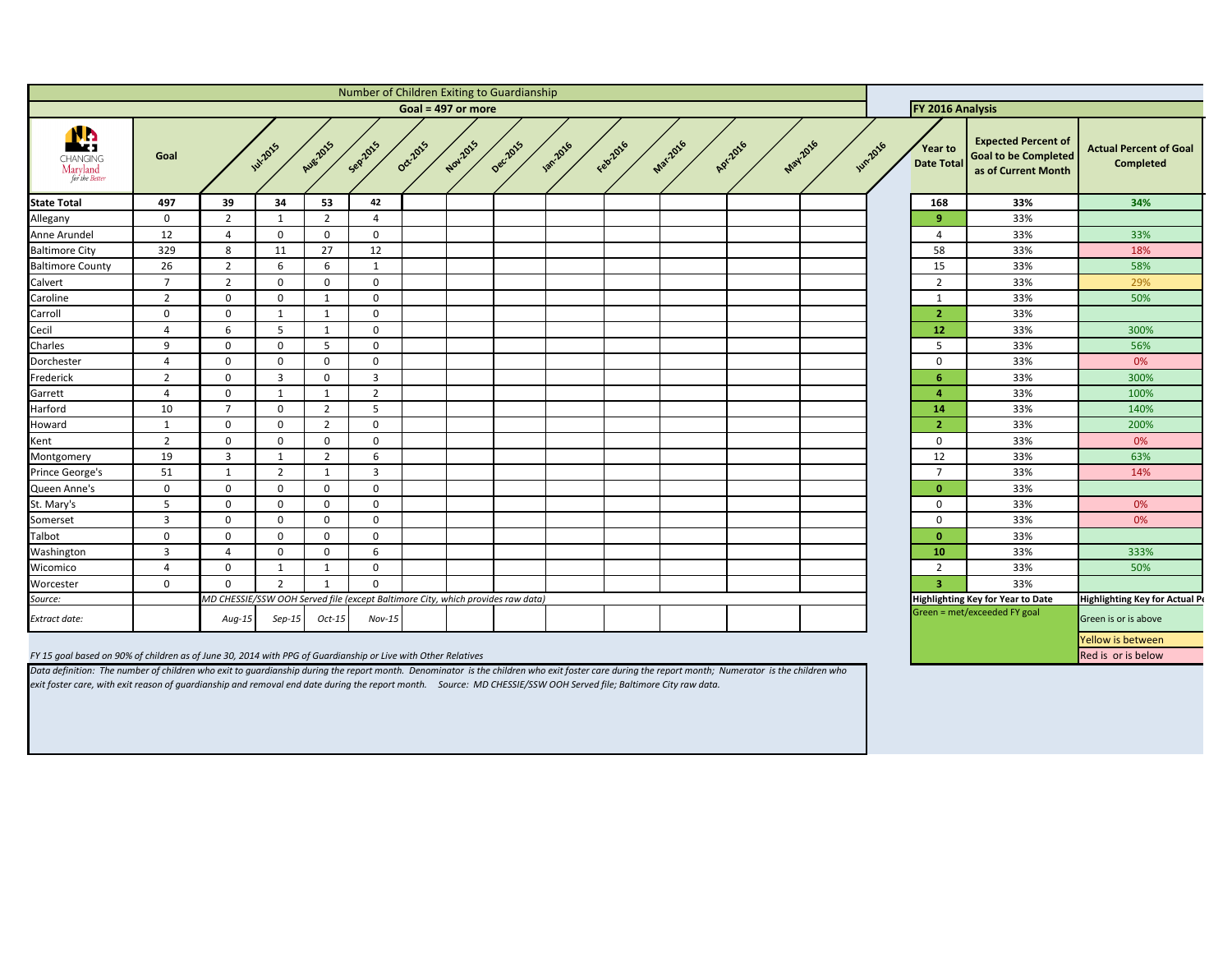| f<br>ed.<br>h | <b>Actual Percent of Goal</b><br><b>Completed</b> |
|---------------|---------------------------------------------------|
|               | 25%                                               |
|               | 50%                                               |
|               | 16%                                               |
|               | 25%                                               |
|               | 44%                                               |
|               | 53%                                               |
|               | 0%                                                |
|               | 0%                                                |
|               | 14%                                               |
|               | 40%                                               |
|               | 0%                                                |
|               | 17%                                               |
|               | 0%                                                |
|               | 32%                                               |
|               | 0%                                                |
|               | 0%                                                |
|               | 14%                                               |
|               | 13%                                               |
|               | 0%                                                |
|               | 11%                                               |
|               | 25%                                               |
|               | 0%                                                |
|               | 22%                                               |
|               | 40%                                               |
|               | 0%                                                |
|               |                                                   |
|               |                                                   |
|               |                                                   |
|               |                                                   |
|               |                                                   |

<span id="page-9-0"></span>

|                                              |                    |                |                                                                                 |                 |                |          | Number of Children Exiting to Adoption |          |                 |          |                 |          |          |                |                              |                                                                                  |                                |
|----------------------------------------------|--------------------|----------------|---------------------------------------------------------------------------------|-----------------|----------------|----------|----------------------------------------|----------|-----------------|----------|-----------------|----------|----------|----------------|------------------------------|----------------------------------------------------------------------------------|--------------------------------|
|                                              | Goal = 317 or more |                |                                                                                 |                 |                |          |                                        |          |                 |          |                 |          |          |                | FY 2016 Analysis             |                                                                                  |                                |
| N.<br>CHANGING<br>Maryland<br>for the Better | Goal               |                | <b>1</b> 2015                                                                   | <b>Aug-2015</b> | Seprats        | Oct-2015 | Nov.2015                               | Decilors | <b>18822016</b> | Febr2016 | <b>Mar.2016</b> | Apr.2016 | May-2016 | <b>JUN2016</b> | Year to<br><b>Date Total</b> | <b>Expected Percent of</b><br><b>Goal to be Completed</b><br>as of Current Month | <b>Actual Percer</b><br>Comple |
| <b>State Total</b>                           | 317                | 13             | 19                                                                              | 25              | 22             |          |                                        |          |                 |          |                 |          |          |                | 79                           | 33%                                                                              | 25%                            |
| Allegany                                     | 8                  | $\mathbf{1}$   | $\mathbf 0$                                                                     | $\overline{2}$  | $\mathbf{1}$   |          |                                        |          |                 |          |                 |          |          |                | $\overline{a}$               | 33%                                                                              | 50%                            |
| Anne Arundel                                 | 19                 | $\mathbf 0$    | $\mathbf 0$                                                                     | $\overline{2}$  | $\mathbf{1}$   |          |                                        |          |                 |          |                 |          |          |                | $\overline{3}$               | 33%                                                                              | 16%                            |
| <b>Baltimore City</b>                        | 102                | 3              | 6                                                                               | 10              | $\overline{7}$ |          |                                        |          |                 |          |                 |          |          |                | 26                           | 33%                                                                              | 25%                            |
| <b>Baltimore County</b>                      | 27                 | 3              | $\mathbf{1}$                                                                    | 5               | 3              |          |                                        |          |                 |          |                 |          |          |                | 12                           | 33%                                                                              | 44%                            |
| Calvert                                      | 15                 | $\mathbf 0$    | $\mathbf{3}$                                                                    | $\overline{2}$  | 3              |          |                                        |          |                 |          |                 |          |          |                | 8                            | 33%                                                                              | 53%                            |
| Caroline                                     | $\overline{2}$     | $\mathbf 0$    | $\mathbf 0$                                                                     | $\mathbf 0$     | $\mathbf 0$    |          |                                        |          |                 |          |                 |          |          |                | $\mathbf 0$                  | 33%                                                                              | 0%                             |
| Carroll                                      | $\mathbf{1}$       | $\mathbf 0$    | $\mathbf 0$                                                                     | $\mathbf 0$     | $\mathbf 0$    |          |                                        |          |                 |          |                 |          |          |                | $\mathbf 0$                  | 33%                                                                              | 0%                             |
| Cecil                                        | 21                 | $\mathbf 0$    | $\overline{2}$                                                                  | 0               | 1              |          |                                        |          |                 |          |                 |          |          |                | $\overline{3}$               | 33%                                                                              | 14%                            |
| Charles                                      | 10                 | $2^{\circ}$    | $\mathbf 0$                                                                     | $\overline{2}$  | $\mathbf 0$    |          |                                        |          |                 |          |                 |          |          |                | $\overline{4}$               | 33%                                                                              | 40%                            |
| Dorchester                                   | $\overline{2}$     | $\mathbf 0$    | $\mathbf 0$                                                                     | $\mathbf 0$     | $\mathbf{0}$   |          |                                        |          |                 |          |                 |          |          |                | $\mathbf 0$                  | 33%                                                                              | 0%                             |
| Frederick                                    | 12                 | $\mathbf 0$    | $\mathbf{1}$                                                                    | $\mathbf 0$     | $\mathbf{1}$   |          |                                        |          |                 |          |                 |          |          |                | $\overline{2}$               | 33%                                                                              | 17%                            |
| Garrett                                      | $\overline{2}$     | $\mathbf 0$    | $\mathbf 0$                                                                     | $\mathbf 0$     | $\mathbf 0$    |          |                                        |          |                 |          |                 |          |          |                | $\mathbf 0$                  | 33%                                                                              | 0%                             |
| Harford                                      | 19                 | $\overline{2}$ | $\overline{2}$                                                                  | $\mathbf 0$     | $\overline{2}$ |          |                                        |          |                 |          |                 |          |          |                | 6                            | 33%                                                                              | 32%                            |
| Howard                                       | $\overline{4}$     | $\mathbf 0$    | $\mathbf 0$                                                                     | $\mathbf 0$     | $\mathbf 0$    |          |                                        |          |                 |          |                 |          |          |                | $\mathbf 0$                  | 33%                                                                              | 0%                             |
| Kent                                         | $\overline{2}$     | $\mathbf 0$    | $\mathbf 0$                                                                     | $\mathbf 0$     | $\mathbf 0$    |          |                                        |          |                 |          |                 |          |          |                | $\mathbf 0$                  | 33%                                                                              | 0%                             |
| Montgomery                                   | 22                 | $\mathbf{1}$   | $\overline{2}$                                                                  | $\mathbf 0$     | $\mathbf 0$    |          |                                        |          |                 |          |                 |          |          |                | $\overline{3}$               | 33%                                                                              | 14%                            |
| Prince George's                              | 15                 | $\mathbf 0$    | $\mathbf{1}$                                                                    | 1               | $\mathbf 0$    |          |                                        |          |                 |          |                 |          |          |                | $\overline{2}$               | 33%                                                                              | 13%                            |
| Queen Anne's                                 | $\mathbf{1}$       | 0              | $\mathbf 0$                                                                     | 0               | $\mathbf 0$    |          |                                        |          |                 |          |                 |          |          |                | $\mathbf 0$                  | 33%                                                                              | 0%                             |
| St. Mary's                                   | 9                  | $\mathbf 0$    | $\mathbf 0$                                                                     | $\mathbf 0$     | 1              |          |                                        |          |                 |          |                 |          |          |                | $\mathbf{1}$                 | 33%                                                                              | 11%                            |
| Somerset                                     | 4                  | $\mathbf 0$    | $\mathbf 0$                                                                     | 0               | 1              |          |                                        |          |                 |          |                 |          |          |                | $\mathbf{1}$                 | 33%                                                                              | 25%                            |
| Talbot                                       | 4                  | $\mathbf{0}$   | $\Omega$                                                                        | $\mathbf 0$     | $\overline{0}$ |          |                                        |          |                 |          |                 |          |          |                | $\boldsymbol{0}$             | 33%                                                                              | 0%                             |
| Washington                                   | 9                  | $\mathbf 0$    | $\mathbf{1}$                                                                    | $\mathbf{1}$    | $\mathbf 0$    |          |                                        |          |                 |          |                 |          |          |                | $\overline{2}$               | 33%                                                                              | 22%                            |
| Wicomico                                     | 5                  | $\mathbf{1}$   | $\mathbf 0$                                                                     | $\mathbf 0$     | $\mathbf{1}$   |          |                                        |          |                 |          |                 |          |          |                | $\overline{2}$               | 33%                                                                              | 40%                            |
| Worcester                                    | $\overline{2}$     | $\mathbf 0$    | $\mathbf 0$                                                                     | $\mathbf 0$     | $\mathbf 0$    |          |                                        |          |                 |          |                 |          |          |                | $\mathbf 0$                  | 33%                                                                              | 0%                             |
| Source:                                      |                    |                | MD CHESSIE/SSW OOH Served file (except Baltimore City, which provides raw data) |                 |                |          |                                        |          |                 |          |                 |          |          |                |                              | Highlighting Key for Year to Date                                                |                                |
| <b>Extract date:</b>                         |                    | $Aug-15$       | $Sep-15$                                                                        | $Oct-15$        | $Nov-15$       |          |                                        |          |                 |          |                 |          |          |                |                              | Green = met/exceeded FY goal                                                     |                                |

*FY 15 goal based on 65% of kids as of June 30, 2014 with PPG of Adoption*

*Data definition: The number of children who exit to adoption during the report month. Denominator is all children who exit foster care during the report month; Numerator is the children who exit foster care, with exit reason of adoption and removal end date during the report month. Source: MD CHESSIE/SSW OOH Served file; Baltimore City raw data.*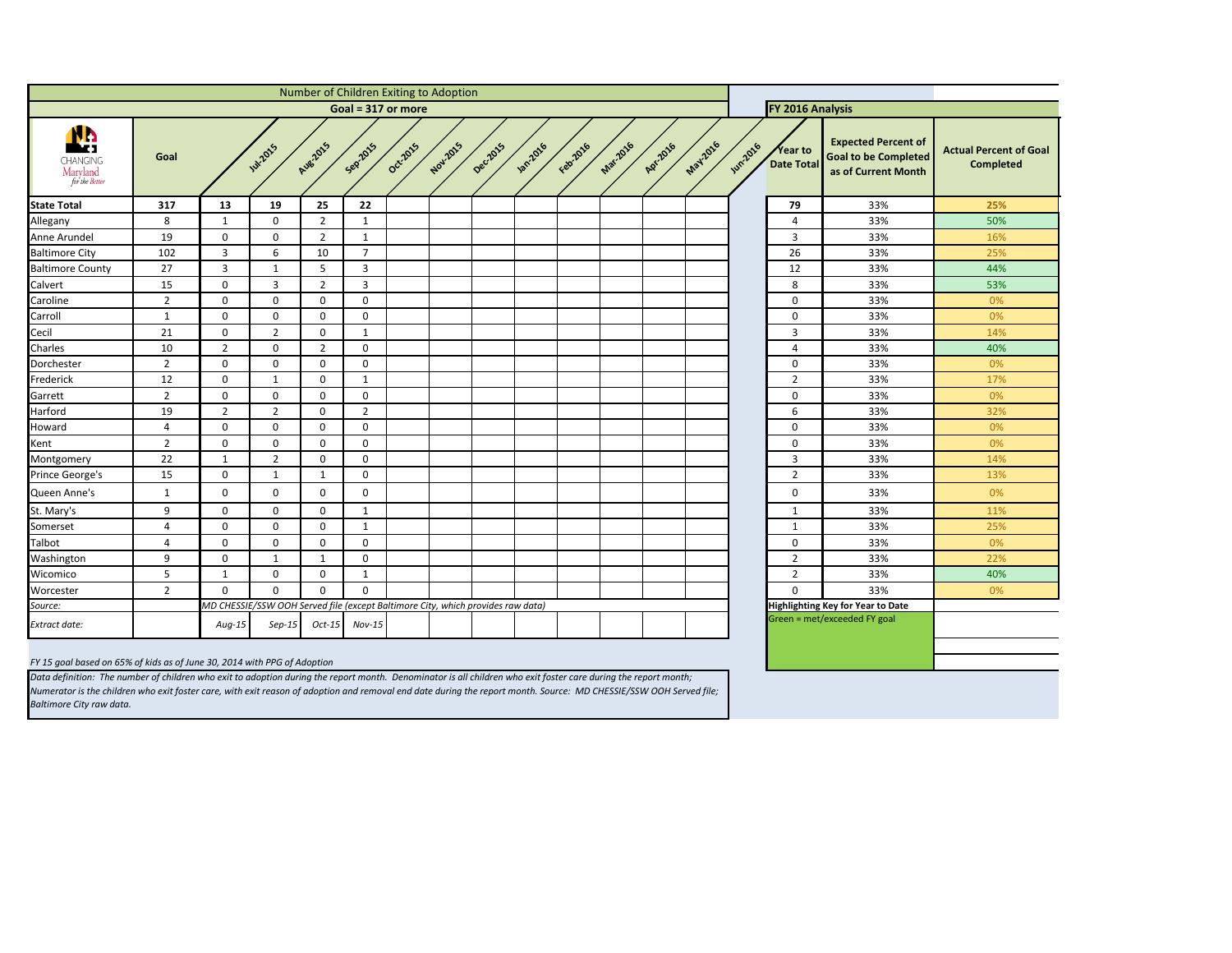<span id="page-10-0"></span>

|                                                                                                                                                                                                                                |      |                                    |                                        |                                                                                                                                                                                                                                |                         |                             |                                 | <b>Placement Stability</b>               |                         |                                    |                                        |                                   |                         |                                          |                                        |                                 |                       |
|--------------------------------------------------------------------------------------------------------------------------------------------------------------------------------------------------------------------------------|------|------------------------------------|----------------------------------------|--------------------------------------------------------------------------------------------------------------------------------------------------------------------------------------------------------------------------------|-------------------------|-----------------------------|---------------------------------|------------------------------------------|-------------------------|------------------------------------|----------------------------------------|-----------------------------------|-------------------------|------------------------------------------|----------------------------------------|---------------------------------|-----------------------|
|                                                                                                                                                                                                                                |      |                                    |                                        |                                                                                                                                                                                                                                |                         |                             |                                 | Goal = $4.12$ or lower                   |                         |                                    |                                        |                                   |                         |                                          |                                        |                                 |                       |
| N.<br>CHANGING<br>Maryland<br>for the Better                                                                                                                                                                                   | Goal |                                    |                                        | <b>FY 16 Q1</b><br>(Oct 2014 - Sept 2015)                                                                                                                                                                                      |                         |                             |                                 | <b>FY 16 Q2</b><br>(Jan 2015 - Dec 2015) |                         |                                    |                                        | FY 16 Q3<br>(Apr 2015 - Mar 2016) |                         | <b>FY 16 Q4</b><br>(Jul 2015 - Jun 2016) |                                        |                                 |                       |
|                                                                                                                                                                                                                                |      | <b>Number of</b><br><b>Entries</b> | <b>Total number of</b><br>days in care | Number of<br>placement moves                                                                                                                                                                                                   | Moves per 1,000<br>days | Number of<br><b>Entries</b> | Total number of<br>days in care | Number of<br><b>placement moves</b>      | Moves per 1,000<br>days | <b>Number of</b><br><b>Entries</b> | <b>Total number of</b><br>days in care | Number of<br>placement moves      | Moves per 1,000<br>days | <b>Number of</b><br><b>Entries</b>       | <b>Total number of</b><br>days in care | Number of<br>placement<br>moves | Moves per 1,0<br>days |
| <b>State Total</b>                                                                                                                                                                                                             | 4.12 | 1,990                              | 271,517                                | 1,202                                                                                                                                                                                                                          | 4.43                    |                             |                                 |                                          |                         |                                    |                                        |                                   |                         |                                          |                                        |                                 |                       |
| Allegany                                                                                                                                                                                                                       | 4.12 | 66                                 | 7,884                                  | 45                                                                                                                                                                                                                             | 5.71                    |                             |                                 |                                          |                         |                                    |                                        |                                   |                         |                                          |                                        |                                 |                       |
| Anne Arundel                                                                                                                                                                                                                   | 4.12 | 68                                 | 9,040                                  | 28                                                                                                                                                                                                                             | 3.10                    |                             |                                 |                                          |                         |                                    |                                        |                                   |                         |                                          |                                        |                                 |                       |
| <b>Baltimore City</b>                                                                                                                                                                                                          | 4.12 | 754                                | 102,857                                | 427                                                                                                                                                                                                                            | 4.15                    |                             |                                 |                                          |                         |                                    |                                        |                                   |                         |                                          |                                        |                                 |                       |
| <b>Baltimore County</b>                                                                                                                                                                                                        | 4.12 | 203                                | 26,158                                 | 98                                                                                                                                                                                                                             | 3.75                    |                             |                                 |                                          |                         |                                    |                                        |                                   |                         |                                          |                                        |                                 |                       |
| Calvert                                                                                                                                                                                                                        | 4.12 | 23                                 | 3,237                                  | 15                                                                                                                                                                                                                             | 4.63                    |                             |                                 |                                          |                         |                                    |                                        |                                   |                         |                                          |                                        |                                 |                       |
| Caroline                                                                                                                                                                                                                       | 4.12 | 8                                  | 1,298                                  | $\overline{7}$                                                                                                                                                                                                                 | 5.39                    |                             |                                 |                                          |                         |                                    |                                        |                                   |                         |                                          |                                        |                                 |                       |
| Carroll                                                                                                                                                                                                                        | 4.12 | 28                                 | 4,699                                  | 17                                                                                                                                                                                                                             | 3.62                    |                             |                                 |                                          |                         |                                    |                                        |                                   |                         |                                          |                                        |                                 |                       |
| Cecil                                                                                                                                                                                                                          | 4.12 | 54                                 | 9,051                                  | 50                                                                                                                                                                                                                             | 5.52                    |                             |                                 |                                          |                         |                                    |                                        |                                   |                         |                                          |                                        |                                 |                       |
| Charles                                                                                                                                                                                                                        | 4.12 | 55                                 | 9,085                                  | 40                                                                                                                                                                                                                             | 4.40                    |                             |                                 |                                          |                         |                                    |                                        |                                   |                         |                                          |                                        |                                 |                       |
| Dorchester                                                                                                                                                                                                                     | 4.12 | 11                                 | 2,072                                  | 3                                                                                                                                                                                                                              | 1.45                    |                             |                                 |                                          |                         |                                    |                                        |                                   |                         |                                          |                                        |                                 |                       |
| Frederick                                                                                                                                                                                                                      | 4.12 | 54                                 | 8,464                                  | 26                                                                                                                                                                                                                             | 3.07                    |                             |                                 |                                          |                         |                                    |                                        |                                   |                         |                                          |                                        |                                 |                       |
| Garrett                                                                                                                                                                                                                        | 4.12 | 35                                 | 4,745                                  | 16                                                                                                                                                                                                                             | 3.37                    |                             |                                 |                                          |                         |                                    |                                        |                                   |                         |                                          |                                        |                                 |                       |
| Harford                                                                                                                                                                                                                        | 4.12 | 110                                | 13,811                                 | 67                                                                                                                                                                                                                             | 4.85                    |                             |                                 |                                          |                         |                                    |                                        |                                   |                         |                                          |                                        |                                 |                       |
| Howard                                                                                                                                                                                                                         | 4.12 | 21                                 | 1,870                                  | 12                                                                                                                                                                                                                             | 6.42                    |                             |                                 |                                          |                         |                                    |                                        |                                   |                         |                                          |                                        |                                 |                       |
| Kent*                                                                                                                                                                                                                          | n/a  |                                    |                                        |                                                                                                                                                                                                                                |                         |                             |                                 |                                          |                         |                                    |                                        |                                   |                         |                                          |                                        |                                 |                       |
| Montgomery                                                                                                                                                                                                                     | 4.12 | 162                                | 21,858                                 | 76                                                                                                                                                                                                                             | 3.48                    |                             |                                 |                                          |                         |                                    |                                        |                                   |                         |                                          |                                        |                                 |                       |
| Prince George's                                                                                                                                                                                                                | 4.12 | 168                                | 23,324                                 | 175                                                                                                                                                                                                                            | 7.50                    |                             |                                 |                                          |                         |                                    |                                        |                                   |                         |                                          |                                        |                                 |                       |
| Queen Anne's*                                                                                                                                                                                                                  | n/a  |                                    | 251                                    | $\Omega$                                                                                                                                                                                                                       | 0.00                    |                             |                                 |                                          |                         |                                    |                                        |                                   |                         |                                          |                                        |                                 |                       |
| St. Mary's                                                                                                                                                                                                                     | 4.12 | 12                                 | 1,880                                  |                                                                                                                                                                                                                                | 3.19                    |                             |                                 |                                          |                         |                                    |                                        |                                   |                         |                                          |                                        |                                 |                       |
| Somerset                                                                                                                                                                                                                       | 4.12 | 40                                 | 6,176                                  | 16                                                                                                                                                                                                                             | 2.59                    |                             |                                 |                                          |                         |                                    |                                        |                                   |                         |                                          |                                        |                                 |                       |
| Talbot                                                                                                                                                                                                                         | 4.12 | $\overline{7}$                     | 779                                    | 8                                                                                                                                                                                                                              | 10.27                   |                             |                                 |                                          |                         |                                    |                                        |                                   |                         |                                          |                                        |                                 |                       |
| Washington                                                                                                                                                                                                                     | 4.12 | 74                                 | 9,139                                  | 47                                                                                                                                                                                                                             | 5.14                    |                             |                                 |                                          |                         |                                    |                                        |                                   |                         |                                          |                                        |                                 |                       |
| Wicomico                                                                                                                                                                                                                       | 4.12 | 13                                 | 1,890                                  | 5                                                                                                                                                                                                                              | 2.65                    |                             |                                 |                                          |                         |                                    |                                        |                                   |                         |                                          |                                        |                                 |                       |
| Worcester                                                                                                                                                                                                                      | 4.12 | 20                                 | 1,949                                  | 18                                                                                                                                                                                                                             | 9.24                    |                             |                                 |                                          |                         |                                    |                                        |                                   |                         |                                          |                                        |                                 |                       |
| Source:                                                                                                                                                                                                                        |      |                                    |                                        | MD CHESSIE/SSW                                                                                                                                                                                                                 |                         |                             |                                 | MD CHESSIE/SSW                           |                         |                                    |                                        | MD CHESSIE/SSW                    |                         |                                          | MD CHESSIE/SSW                         |                                 |                       |
| Extract date:                                                                                                                                                                                                                  |      |                                    |                                        |                                                                                                                                                                                                                                |                         |                             |                                 |                                          |                         |                                    |                                        |                                   |                         |                                          |                                        |                                 |                       |
| Note -- data is for 12-month period ending on the last day of report quarter                                                                                                                                                   |      |                                    |                                        |                                                                                                                                                                                                                                |                         |                             |                                 |                                          |                         |                                    |                                        |                                   |                         |                                          |                                        |                                 |                       |
| *Kent and Queen Anne's exempt from this indicator due to the small size of their average OOH population in the prior SFY (10 or less)                                                                                          |      |                                    |                                        |                                                                                                                                                                                                                                |                         |                             |                                 |                                          |                         |                                    |                                        |                                   |                         |                                          |                                        |                                 |                       |
| Data definition: The rate of placement moves per 1,000 days in foster care. Modified by Federal Government -- national target is 4.12 placement moves among children under 18 entering foster care in a 12-month period. Denom |      |                                    |                                        | period; Numerator is among children in the denominator, the total number of placement moves during the 12-month period. The computation is the numerator times 1,000 divided by the denominator to generate a rate of removal. |                         |                             |                                 |                                          |                         |                                    |                                        |                                   |                         |                                          |                                        |                                 |                       |

|                        | ment Stability          |                                    |                                        |                                   |                                                                                                                                                                                                        |                                          |                                                                                  |                                 |                         |  |  |  |
|------------------------|-------------------------|------------------------------------|----------------------------------------|-----------------------------------|--------------------------------------------------------------------------------------------------------------------------------------------------------------------------------------------------------|------------------------------------------|----------------------------------------------------------------------------------|---------------------------------|-------------------------|--|--|--|
| = 4.12 or lower        |                         |                                    |                                        |                                   |                                                                                                                                                                                                        |                                          |                                                                                  |                                 |                         |  |  |  |
| 2015)                  |                         |                                    |                                        | FY 16 Q3<br>(Apr 2015 - Mar 2016) |                                                                                                                                                                                                        | <b>FY 16 Q4</b><br>(Jul 2015 - Jun 2016) |                                                                                  |                                 |                         |  |  |  |
| mber of<br>nent moves  | Moves per 1,000<br>days | <b>Number of</b><br><b>Entries</b> | <b>Total number of</b><br>days in care | Number of<br>placement moves      | Moves per 1,000<br>days                                                                                                                                                                                | Number of<br><b>Entries</b>              | <b>Total number of</b><br>days in care                                           | Number of<br>placement<br>moves | Moves per 1,000<br>days |  |  |  |
|                        |                         |                                    |                                        |                                   |                                                                                                                                                                                                        |                                          |                                                                                  |                                 |                         |  |  |  |
|                        |                         |                                    |                                        |                                   |                                                                                                                                                                                                        |                                          |                                                                                  |                                 |                         |  |  |  |
|                        |                         |                                    |                                        |                                   |                                                                                                                                                                                                        |                                          |                                                                                  |                                 |                         |  |  |  |
|                        |                         |                                    |                                        |                                   |                                                                                                                                                                                                        |                                          |                                                                                  |                                 |                         |  |  |  |
|                        |                         |                                    |                                        |                                   |                                                                                                                                                                                                        |                                          |                                                                                  |                                 |                         |  |  |  |
|                        |                         |                                    |                                        |                                   |                                                                                                                                                                                                        |                                          |                                                                                  |                                 |                         |  |  |  |
|                        |                         |                                    |                                        |                                   |                                                                                                                                                                                                        |                                          |                                                                                  |                                 |                         |  |  |  |
|                        |                         |                                    |                                        |                                   |                                                                                                                                                                                                        |                                          |                                                                                  |                                 |                         |  |  |  |
|                        |                         |                                    |                                        |                                   |                                                                                                                                                                                                        |                                          |                                                                                  |                                 |                         |  |  |  |
|                        |                         |                                    |                                        |                                   |                                                                                                                                                                                                        |                                          |                                                                                  |                                 |                         |  |  |  |
|                        |                         |                                    |                                        |                                   |                                                                                                                                                                                                        |                                          |                                                                                  |                                 |                         |  |  |  |
|                        |                         |                                    |                                        |                                   |                                                                                                                                                                                                        |                                          |                                                                                  |                                 |                         |  |  |  |
|                        |                         |                                    |                                        |                                   |                                                                                                                                                                                                        |                                          |                                                                                  |                                 |                         |  |  |  |
|                        |                         |                                    |                                        |                                   |                                                                                                                                                                                                        |                                          |                                                                                  |                                 |                         |  |  |  |
|                        |                         |                                    |                                        |                                   |                                                                                                                                                                                                        |                                          |                                                                                  |                                 |                         |  |  |  |
|                        |                         |                                    |                                        |                                   |                                                                                                                                                                                                        |                                          |                                                                                  |                                 |                         |  |  |  |
|                        |                         |                                    |                                        |                                   |                                                                                                                                                                                                        |                                          |                                                                                  |                                 |                         |  |  |  |
|                        |                         |                                    |                                        |                                   |                                                                                                                                                                                                        |                                          |                                                                                  |                                 |                         |  |  |  |
|                        |                         |                                    |                                        |                                   |                                                                                                                                                                                                        |                                          |                                                                                  |                                 |                         |  |  |  |
|                        |                         |                                    |                                        |                                   |                                                                                                                                                                                                        |                                          |                                                                                  |                                 |                         |  |  |  |
|                        |                         |                                    |                                        |                                   |                                                                                                                                                                                                        |                                          |                                                                                  |                                 |                         |  |  |  |
|                        |                         |                                    |                                        |                                   |                                                                                                                                                                                                        |                                          |                                                                                  |                                 |                         |  |  |  |
|                        |                         |                                    |                                        |                                   |                                                                                                                                                                                                        |                                          |                                                                                  |                                 |                         |  |  |  |
|                        |                         |                                    |                                        |                                   |                                                                                                                                                                                                        |                                          |                                                                                  |                                 |                         |  |  |  |
| $\checkmark$           |                         |                                    | MD CHESSIE/SSW                         |                                   |                                                                                                                                                                                                        |                                          | MD CHESSIE/SSW                                                                   |                                 |                         |  |  |  |
|                        |                         |                                    |                                        |                                   |                                                                                                                                                                                                        |                                          |                                                                                  |                                 |                         |  |  |  |
|                        |                         |                                    |                                        |                                   | y foster care in a 12-month period. Denomiator is among children who enter foster care in a 12-month period, the total number of days these children were in foster care as of the end of the 12¬month |                                          |                                                                                  |                                 |                         |  |  |  |
|                        |                         |                                    |                                        |                                   | on is the numerator times 1,000 divided by the denominator to generate a rate of removal. Source MD CHESSIE. (Removals lasting 8 days or less excluded)                                                |                                          |                                                                                  |                                 |                         |  |  |  |
|                        |                         |                                    |                                        |                                   |                                                                                                                                                                                                        |                                          |                                                                                  |                                 |                         |  |  |  |
|                        |                         |                                    |                                        |                                   |                                                                                                                                                                                                        |                                          |                                                                                  |                                 |                         |  |  |  |
| ghlighting Key<br>4.12 |                         | or lower                           |                                        |                                   |                                                                                                                                                                                                        |                                          | (meeting/exceeding expected progress)                                            |                                 |                         |  |  |  |
| 4.13                   |                         | and                                |                                        | 4.18                              |                                                                                                                                                                                                        |                                          |                                                                                  |                                 |                         |  |  |  |
| 4.19                   |                         |                                    |                                        |                                   |                                                                                                                                                                                                        |                                          | (4.13 to 4.18 of expected progress)<br>(above 4.19 or more of expected progress) |                                 |                         |  |  |  |
|                        |                         |                                    |                                        |                                   |                                                                                                                                                                                                        |                                          |                                                                                  |                                 |                         |  |  |  |

|                    | <b>Highlighting Key</b> |          |      |                                         |
|--------------------|-------------------------|----------|------|-----------------------------------------|
| Green is           | T.L4                    | or lower |      | (meeting/exceeding expected progress)   |
| Yellow is between  | 4. LJ                   |          | 4.18 | (4.13 to 4.18 of expected progress)     |
| Red is or is below | +.⊥J                    |          |      | (above 4.19 or more of expected progres |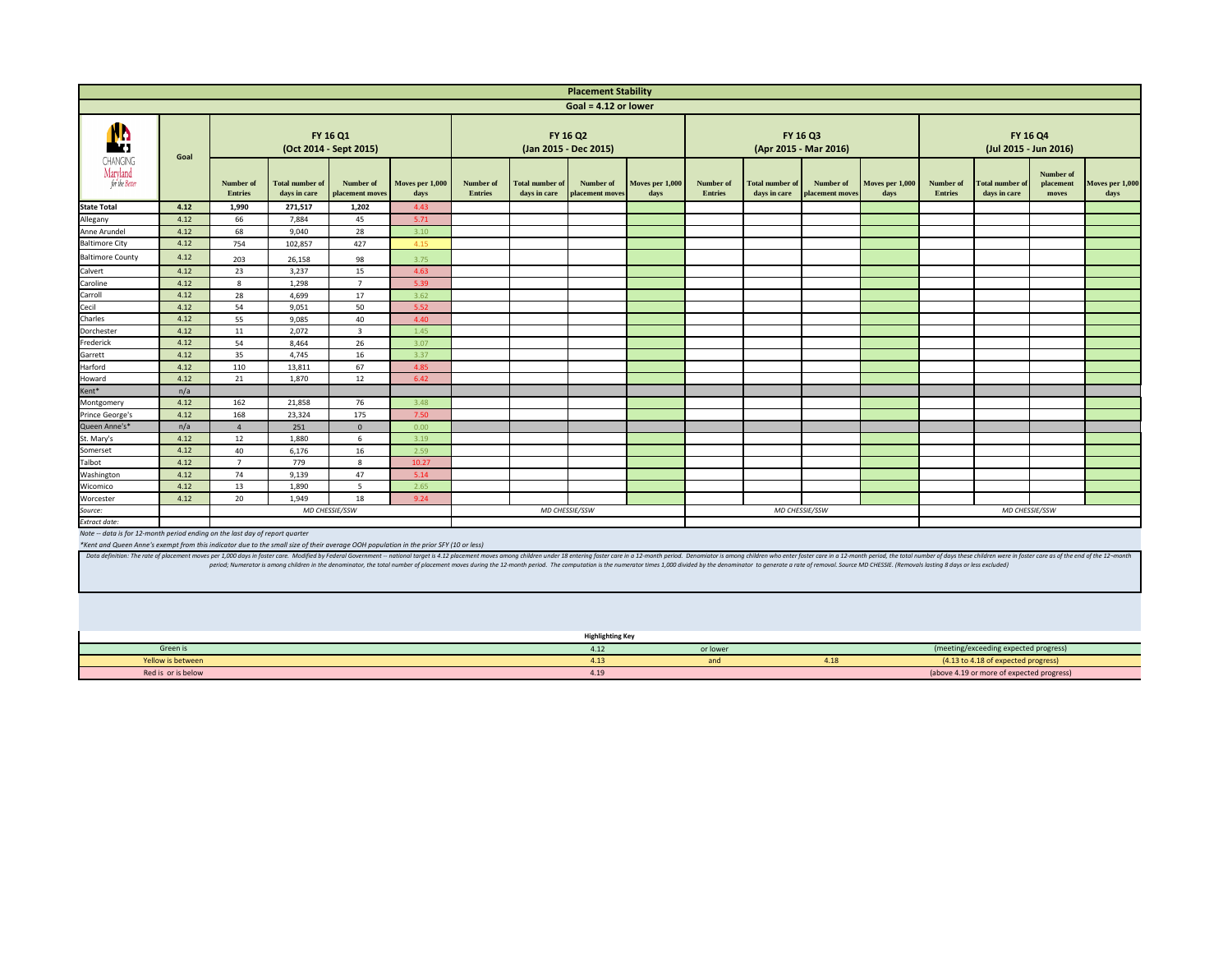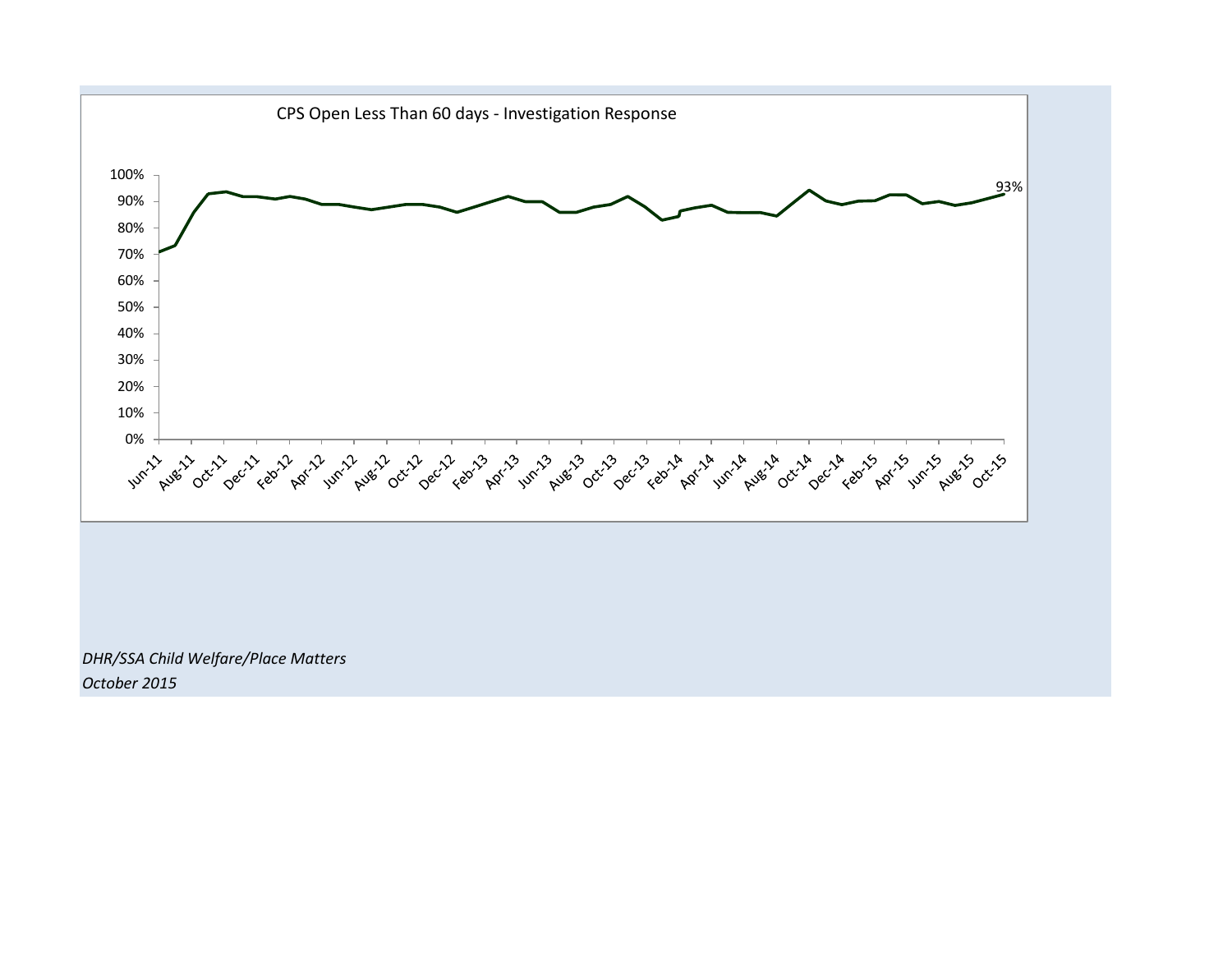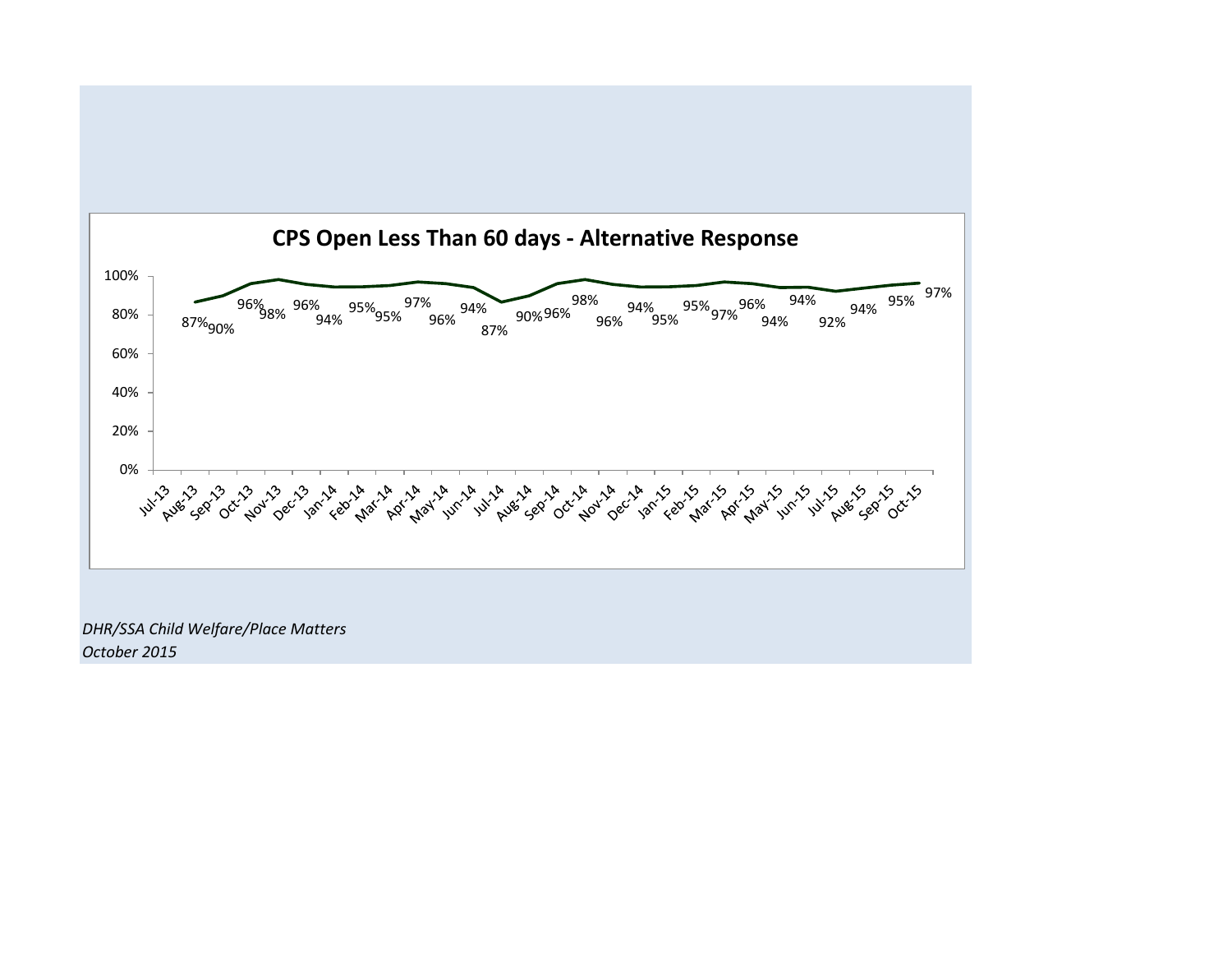

*October 2015*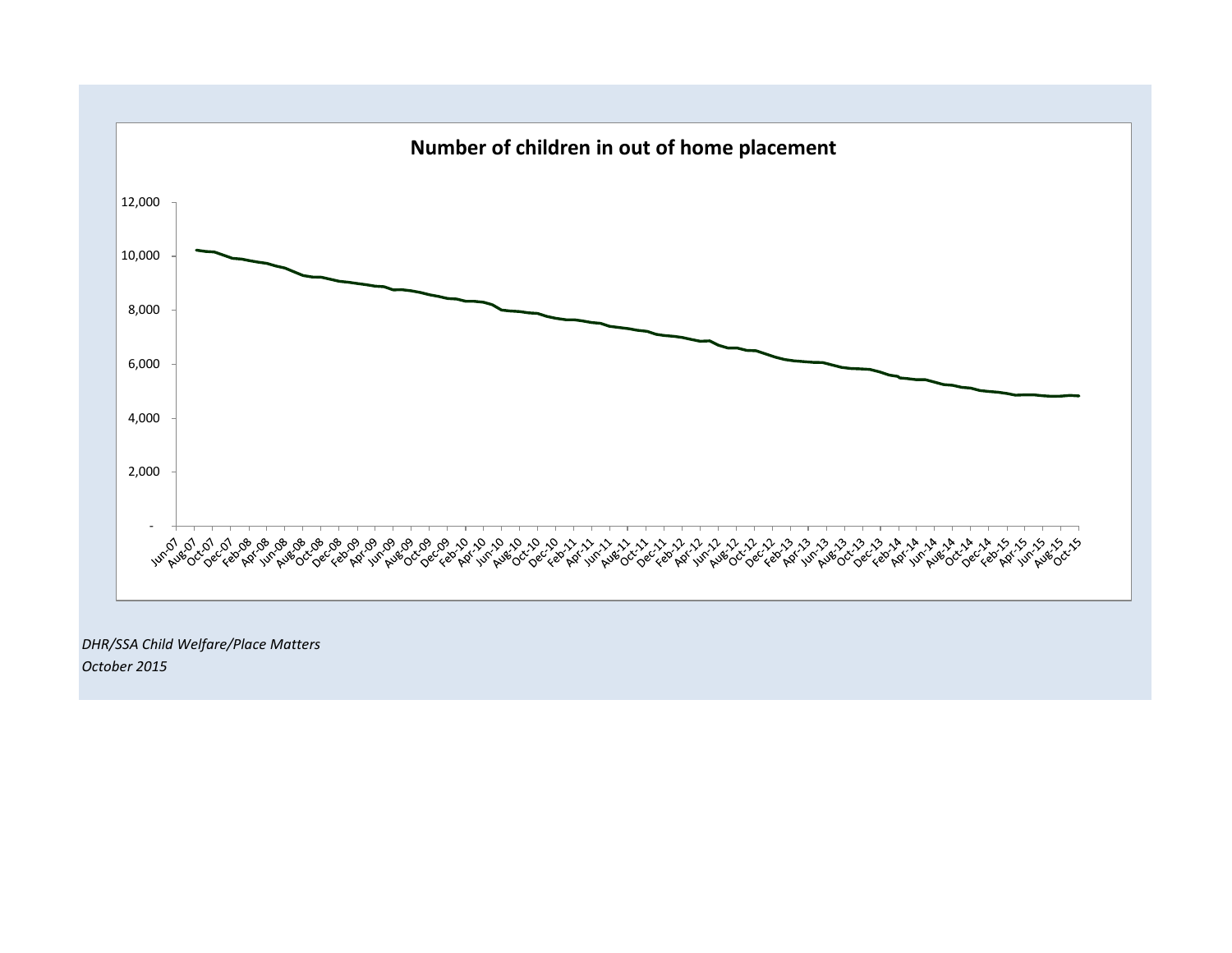

*DHR/SSA Child Welfare/Place Matters October 2015*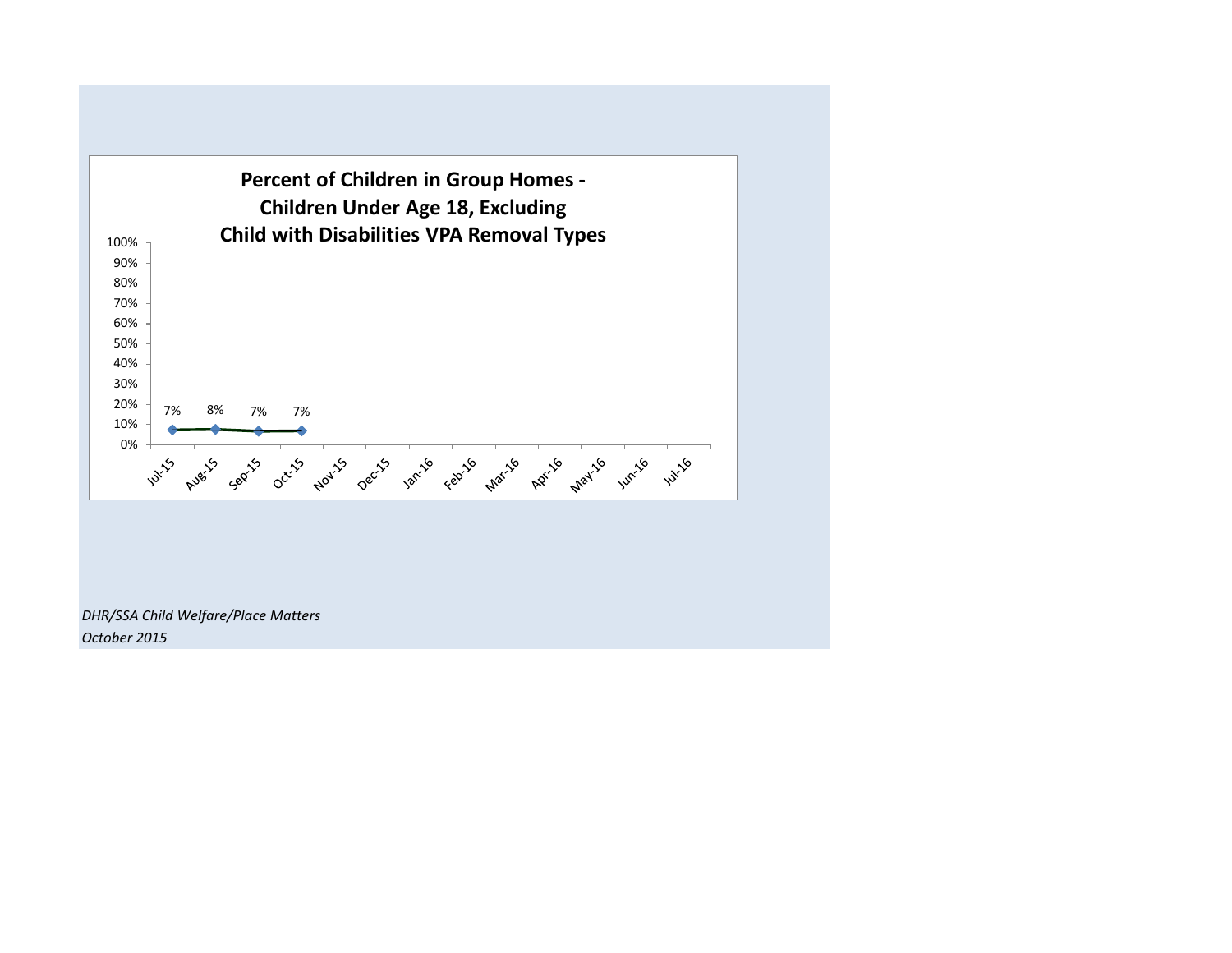

*DHR/SSA Child Welfare/Place Matters October 2015*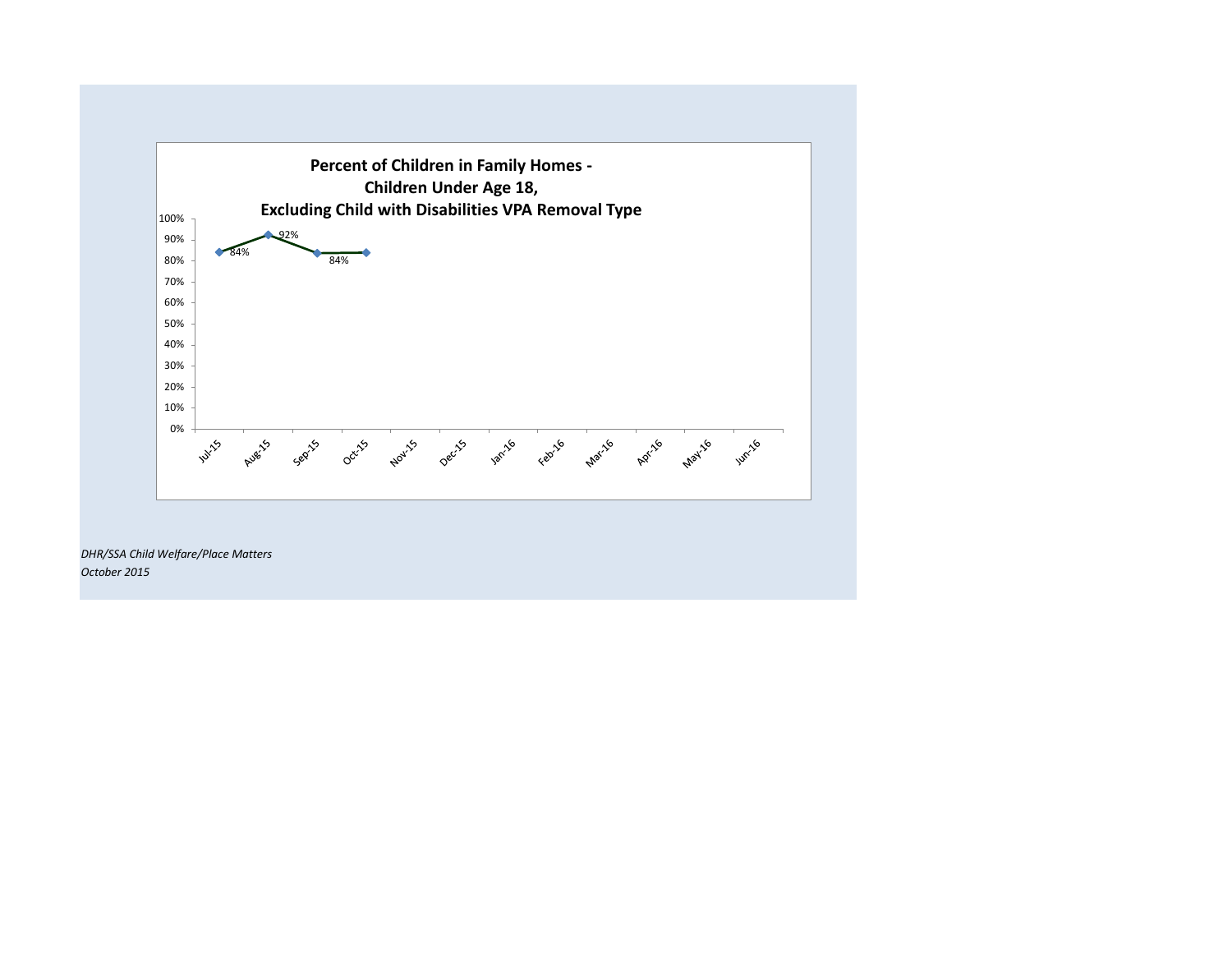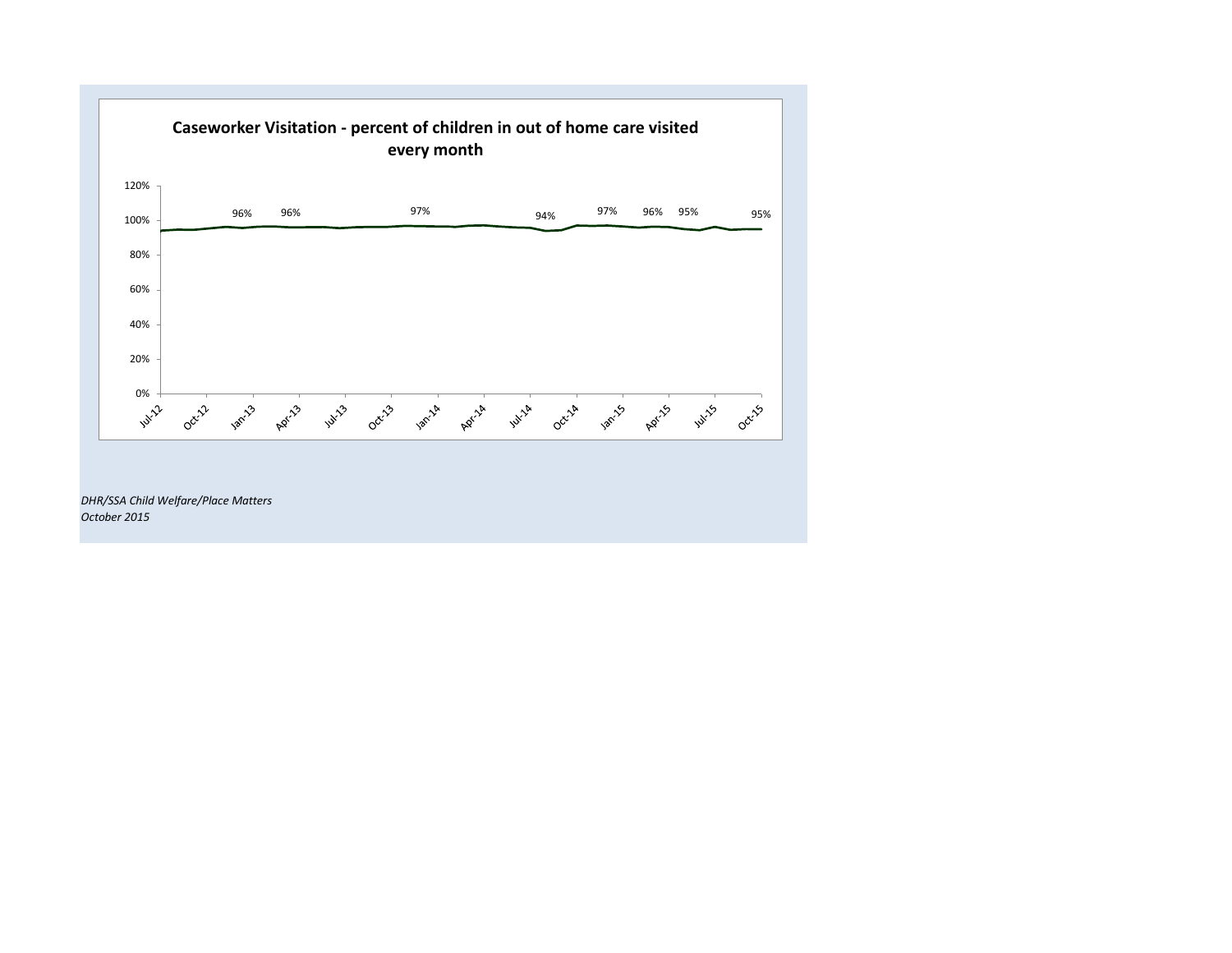

*DHR/SSA Child Welfare/Place Matters October 2015*